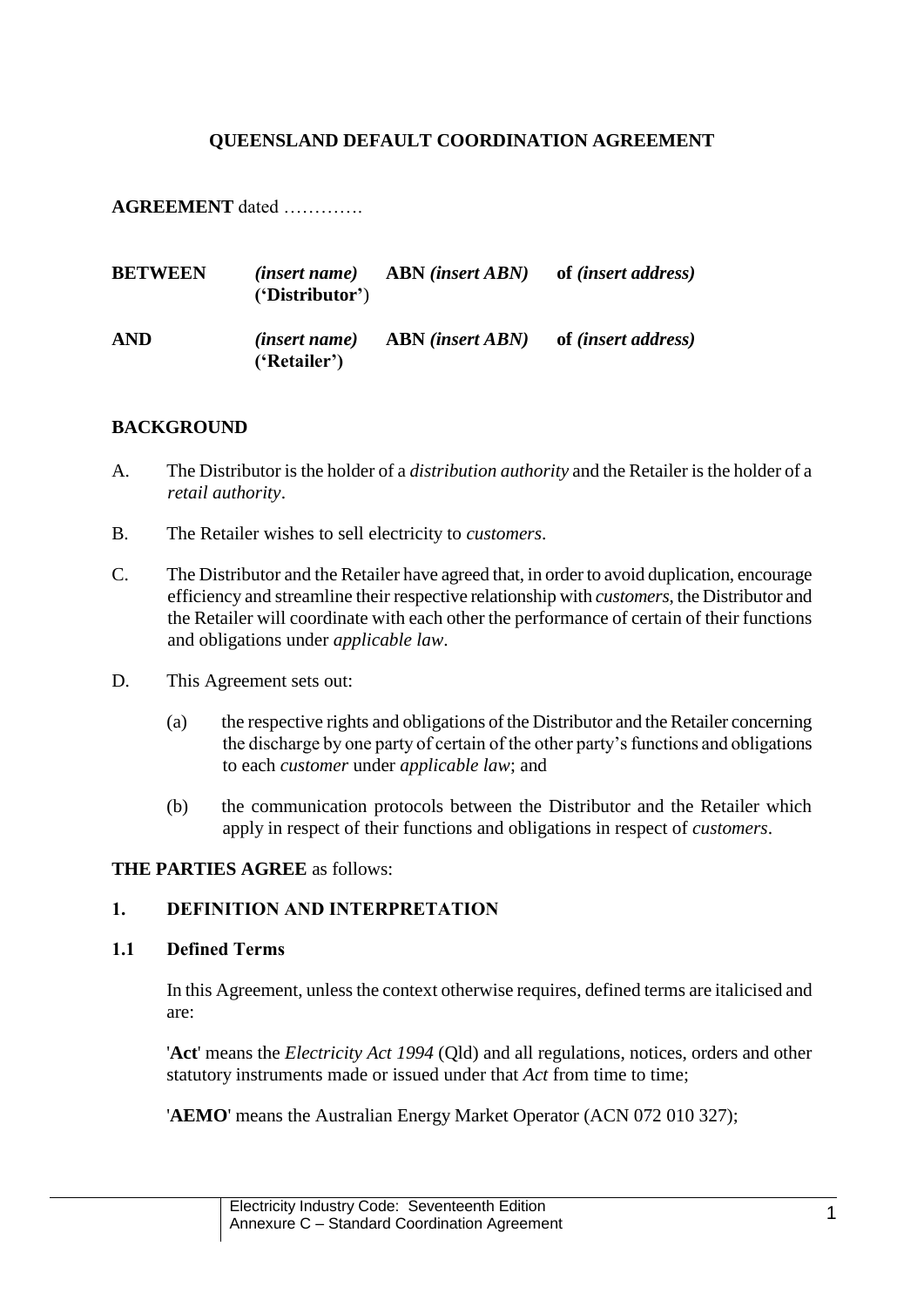'**applicable law**' means the *National Electricity Rules*, the *Act*, the *Electricity Regulation 2006* (Qld), the *Electrical Safety Act 2002* (Qld), the *Electrical Safety Regulation 2002* (Qld), the *Electricity Industry Code* and any other legislation, industry codes, authorities, or regulations with which the Distributor or the Retailer must comply in relation to:

- (a) the *customer's connection* to the *supply network*;
- (b) the maintenance of that *connection*;
- (c) the supply of electricity to a *customer* via a *connection point*; or
- (d) the sale of electricity by the Retailer to that *customer*;

'**B2B Procedures**' means the procedures under the *National Electricity Rules* or as otherwise agreed between the parties, prescribing the content of, the processes for, and the information to be provided to support communications between the Distributor and the Retailer relating to a *customer* or supply of electricity to a *customer*;

'**bank bill rate**' in respect of any day means:

- <span id="page-1-0"></span>(a) the Bank Bill Swap Reference Rate for 30 days on that day (or if not a *business day*, then the previous *business day*) published in the *Australian Financial Review*;
- (b) if the Bank Bill Swap Reference Rate referred to in paragraph [\(a\)](#page-1-0) is not available, the rate percent per annum agreed by the parties in good faith to be the appropriate rate having regard to comparable indices then available in the then current bill market, and in default of agreement within 14 days, the rate determined in accordance with the procedure in clause [17;](#page-23-0)

'**billing period**' means a calendar month or as otherwise agreed by the parties;

'**business day**' means a day other than a Saturday or a Sunday or a Queensland wide public holiday (as appointed under the *Holidays Act 1983* (Qld));

'**CATS**' means Consumer Administration and Transfer Solution operated by *AEMO* and forming part of *MSATS*;

'**Claim**' means a claim, action, proceeding, loss, liability, cost or expense whether arising in contract, tort (including negligence), equity or otherwise in respect of an event occurring after the date of this Agreement;

'**commencement date**' means the date of this Agreement;

'**Confidential Information**' has the meaning given in clause [22.1;](#page-29-0)

'**connection point**' has the same meaning as in the *Act*;

'**connection contract**' has the same meaning as in the *Act*;

'**customer**' means a customer as defined in the *Act* and to whom this Agreement applies under clause [6;](#page-9-0)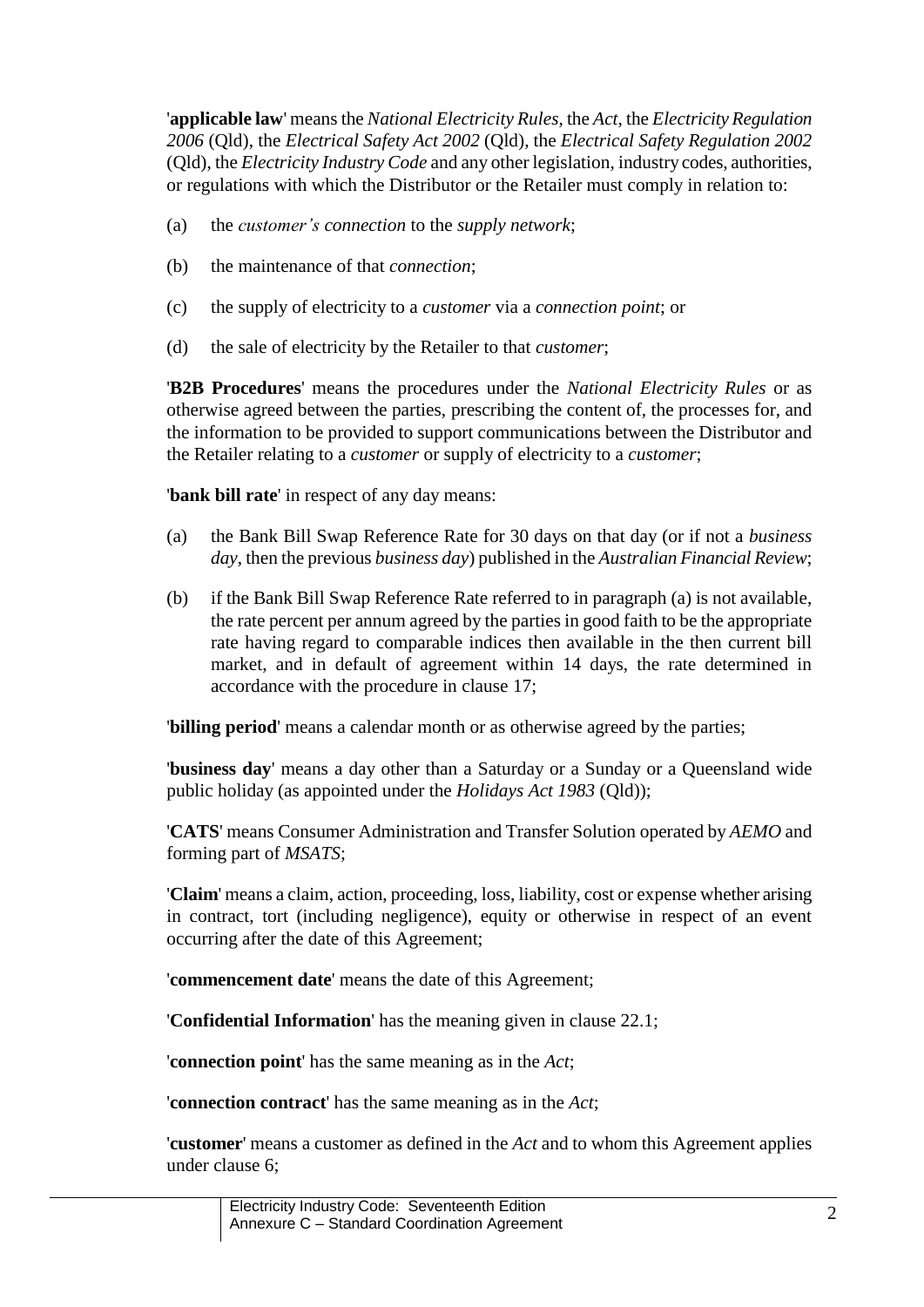'**customer connection services**' has the same meaning as in the *Act*;

'**default rate**' means, at any time, the *bank bill rate* plus 2 per cent per annum;

'**dispose**' means assign, transfer, lease, sub-lease, licence or otherwise dispose of any legal or equitable estate (either in whole or in part) whether by sale, lease, licence, declaration or creation of trust or otherwise;

'**distribution authority**' means the distribution authority issued to the Distributor under the *Act*;

'**distributor charges**' means the *GST* inclusive charges:

- (a) set out in the *price list* from time to time; or
- (b) that a Distributor may otherwise recover under *applicable law* or the relevant *connection contract*, in relation to a *customer* for the provision of *customer connection services*,

but excludes any amount payable by that *customer* to the Distributor on account of *augmentations* or *extensions*;

'**Economic Regulator**' means the Queensland Competition Authority established under the *Queensland Competition Authority Act 1997* (Qld) or the person or persons which succeed that authority in regulating *distributor charges*;

'**Electricity Industry Code**' means the Electricity Industry Code made under the *Act*;

'**emergency**' means an emergency due to the actual or imminent occurrence of an event which in any way endangers or threatens to endanger the safety or health of any person, or normal operation of the supply network or transmission grid, in the state of Queensland or which destroys or damages, or threatens to destroy or damage, any property in the state of Queensland;

'**force majeure event**' means, with respect to any party, any event or circumstances which are not within the reasonable control of that party;

'**GST**' has the meaning it has in the *A New Tax System (Goods and Services Tax) Act 1999 (Cwlth)*;

'**GST law**' has the meaning it has in the *A New Tax System (Goods and Services Tax) Act 1999 (Cwlth)*;

'**Guaranteed Service Levels**' or '**GSLs**' has the same meaning given to the term guaranteed service level in the *Electricity Industry Code*;

'**Independent Expert**' shall have the meaning in clause [17.4\(a\);](#page-24-0)

'**MSATS**' means the Market Settlements and Transfer Solution system operated by *AEMO*;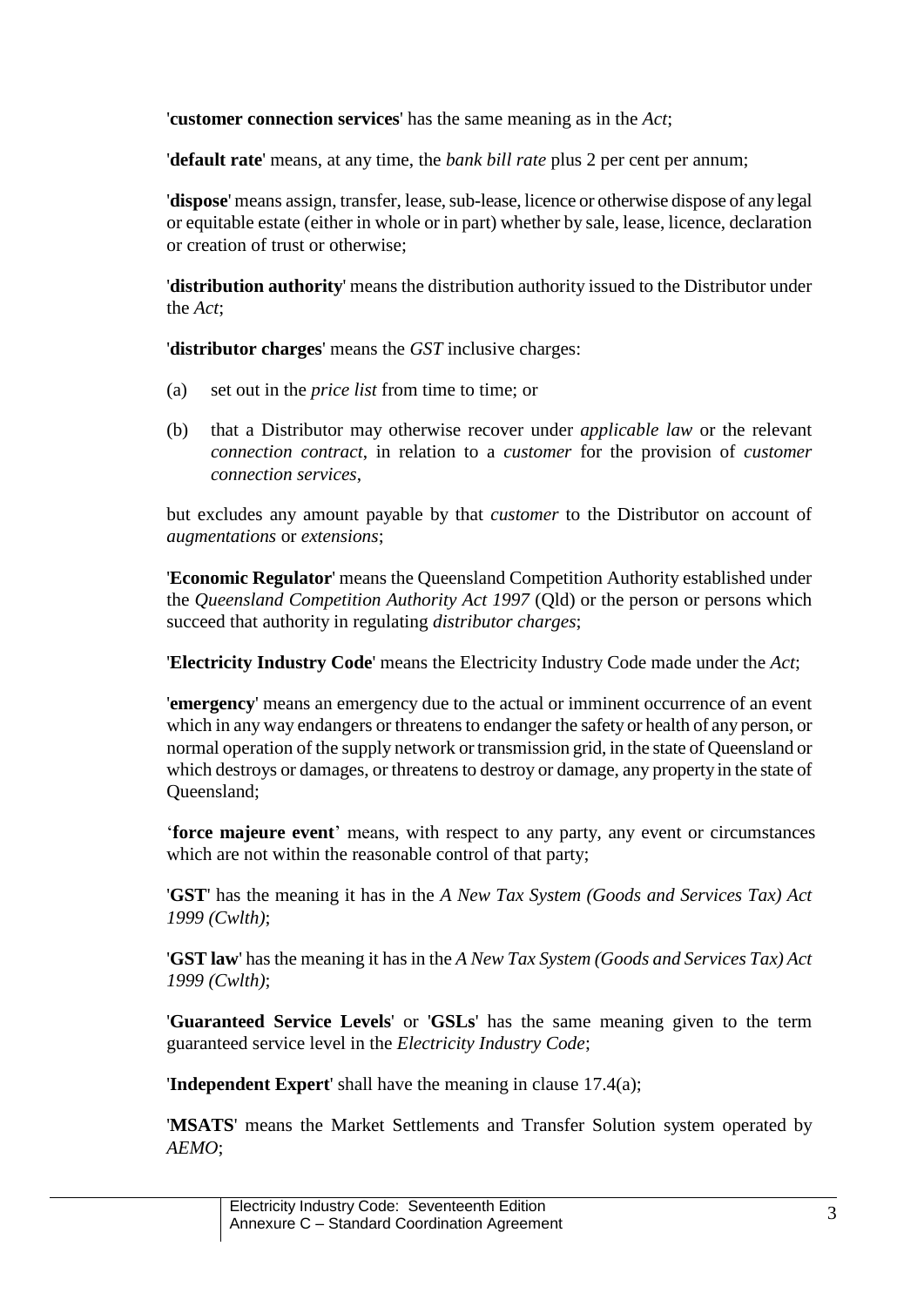'**NEM Representative**' means a related body corporate of the Retailer which is registered as a *market customer* with *AEMO* and which, directly or indirectly, on-sells electricity to the Retailer for sale to *customers*, as notified by the Retailer to the Distributor from time to time under clause [5.5.](#page-8-0)

'**NMI**' means National Metering Identifier assigned to a metering installation at a *customer*'s *premises*;

'**National Electricity Law**' has the meaning given under the *Electricity National Scheme (Queensland) Act 1997* (Qld);

'**National Electricity Rules**' means the rules made under the *National Electricity Law* applied as a law of Queensland;

**'Operational Procedures'** means the document as published from time to time by the Distributor detailing the operational parameters for processes and interactions which are to be adopted by the Distributor and the Retailer to give effect to the parties' obligations under the Agreement, *B2B Procedures* and *applicable law*.

'**premises**' means the address at which *customer connection services* are provided to a *customer*;

'**price list**' means the list approved by the *Economic Regulator* and published by the Distributor from time to time setting out the *distributor charges* and the relevant conditions attaching to the *distributor charges* applying from time to time;

'**Regulator**' has the same meaning as in the *Act*;

'**related body corporate**' has the same meaning as in the *Corporations Act 2001*  (Cwlth).

'**retail authority**' means the retail authority issued to the Retailer under the *Act*;

'**retail contract**' has the same meaning as in the *Act*;

'Service Order Request' means the Retailer's service request raised in accordance with:

- (a) the "B2B Procedures (Service Order Process)" as applicable to Queensland, or
- (b) an agreement between the parties in accordance with clause 7.2A.4(k) of the *National Electricity Rules*;

'**standard connection contract**' has the same meaning as in the *Act*;

'**statement of charges**' means a statement (which may be electronic) prepared by the Distributor for the Retailer under clause [7.1;](#page-9-1)

'**supply network**' means the *distribution network* operated by the Distributor under its *distribution authority*;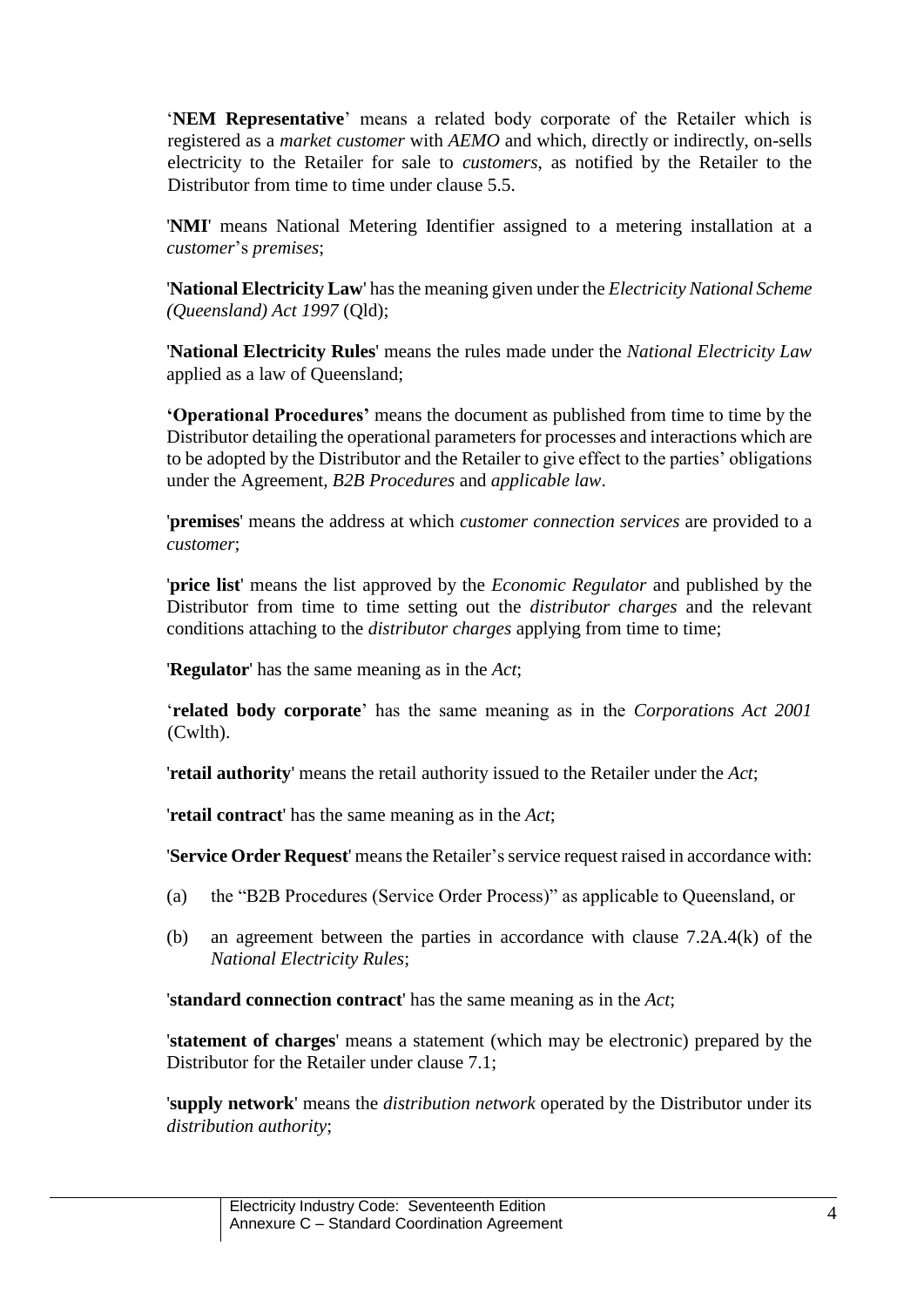'**Tax Invoice**' has the meaning given in section 195-1 of the *A New Tax System (Goods and Services Tax) Act 1999 (Cwlth)*;

'**Taxable Supply**' has the meaning given in section 195-1 of the *A New Tax System (Goods and Services Tax) Act 1999 (Cwlth)*.

### **1.2 National Electricity Rules Definitions**

In this Agreement, unless the context otherwise requires words appearing in italics (but not including words appearing in italics as Act titles) and not defined in claus[e 1.1](#page-0-0) of this Agreement have the meaning given to them in the *National Electricity Rules*.

### **1.3 Interpretation**

In this Agreement, unless the context otherwise requires:

- (a) a reference to any *applicable law* includes any consolidations, modifications (statutory or otherwise) or re-enactment of, or any regulatory provision substituted for, that *applicable law*;
- (b) a reference to any party to this Agreement includes that party's successors and permitted assignees;
- (c) words indicating the singular include the plural and vice versa and words importing one gender include all other genders;
- (d) other grammatical forms of words or phrase defined in this Agreement will have a corresponding meaning;
- (e) headings are for convenience only and do not affect the interpretation of this Agreement;
- (f) a reference to a person includes a firm, body corporate, unincorporated association or authority whether or not it comprises a separate legal entity;
- (g) a reference to a clause is a reference to a clause of this Agreement;
- (h) a reference to an agreement or document (including a reference to this Agreement) is to the agreement or document as amended, supplemented, novated or replaced, except to the extent prohibited by this Agreement or that other agreement or document, and includes the recitals and schedules and annexures to that agreement or document;
- (i) a reference to writing includes any method of representing or reproducing words, figures, drawings or symbols in a visible and tangible form but excludes a communication by electronic mail;
- (j) a reference to a party to this Agreement or another agreement or document includes the party's successors, permitted substitutes and permitted assigns (and, where applicable, the party's legal personal representatives);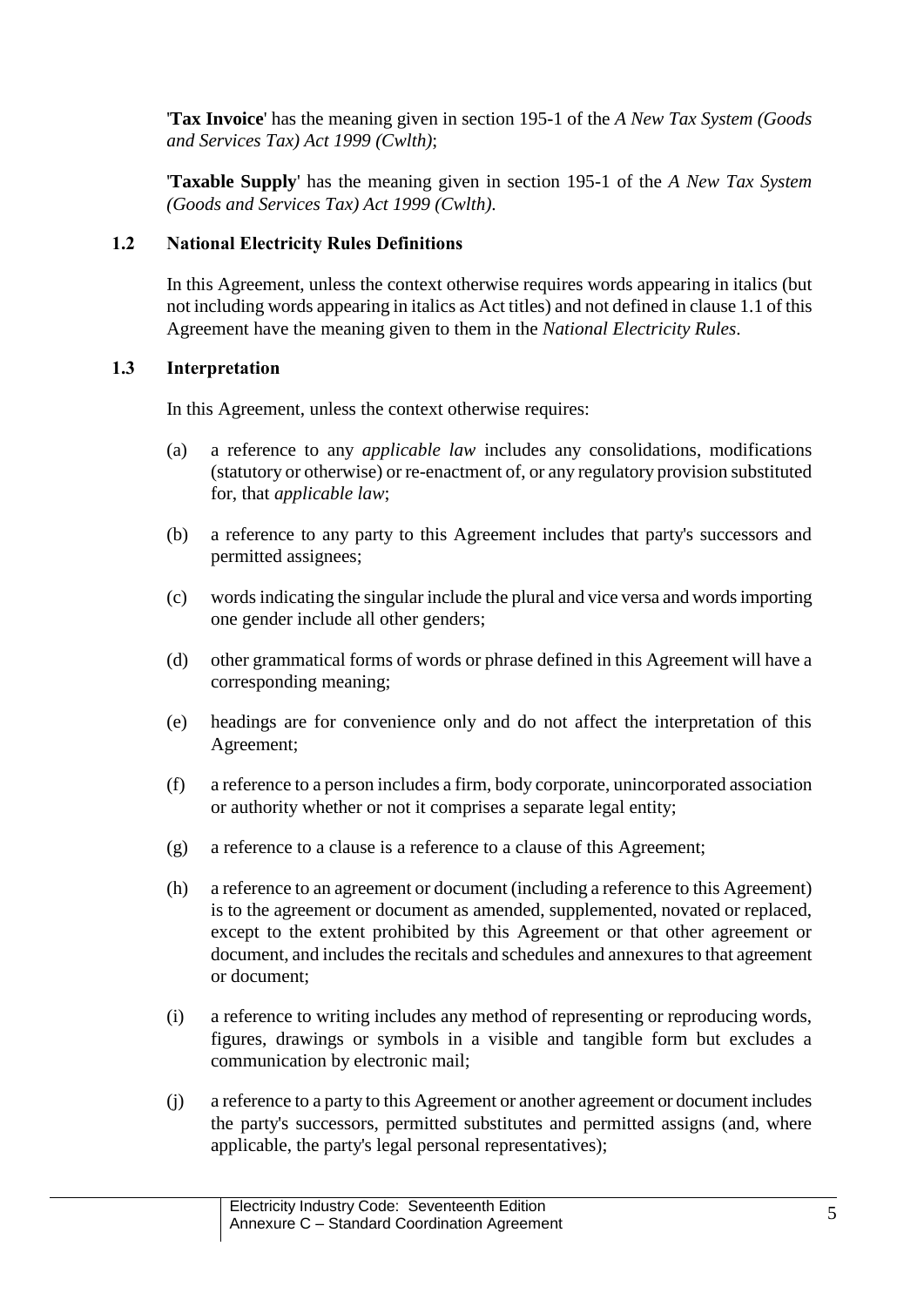- (k) a reference to legislation or to a provision of legislation includes a modification or re-enactment of it, a legislative provision substituted for it and a regulation or statutory instrument issued under it;
- (l) a reference to conduct includes an omission, statement or undertaking, whether or not in writing;
- (m) a reference to an *agreement* includes any undertaking, deed, agreement and legally enforceable arrangement, whether or not in writing, and a reference to a *document* includes an agreement (as so defined) in writing and any certificate, notice, instrument and document of any kind;
- (n) a reference to *dollars* and *\$* is to Australian currency;
- (o) mentioning anything after *includes*, *including*, *for example*, or similar expressions, does not limit what else might be included;
- (p) nothing in this Agreement is to be interpreted against a party solely on the ground that the party put forward this Agreement or a relevant part of it; and
- (q) a reference to time is a reference to Queensland time.

### **1.4 Consents or approval**

If the doing of any act, matter or thing under this Agreement is dependent on the consent or approval of a party or is within the discretion of a party, the consent or approval may be given or the discretion may be exercised conditionally or unconditionally or withheld by the party in its absolute discretion.

### **1.5 Inconsistency with applicable law**

In the event of any inconsistency between the provisions of this Agreement and the provisions of any *applicable law*, the provisions of that *applicable law* will prevail to the extent of that inconsistency.

### **2. CONSIDERATION AND TERM**

### **2.1 Consideration**

In consideration of each party agreeing to assist in discharging certain of the other party's functions and obligations to the *customer* under *applicable law* and to be bound by the limits on liability contained in this Agreement the parties agree to mutually perform the obligations set out in this Agreement.

### **2.2 Term**

This Agreement will commence on the *commencement date* and will continue until terminated in accordance with clause [13.](#page-19-0)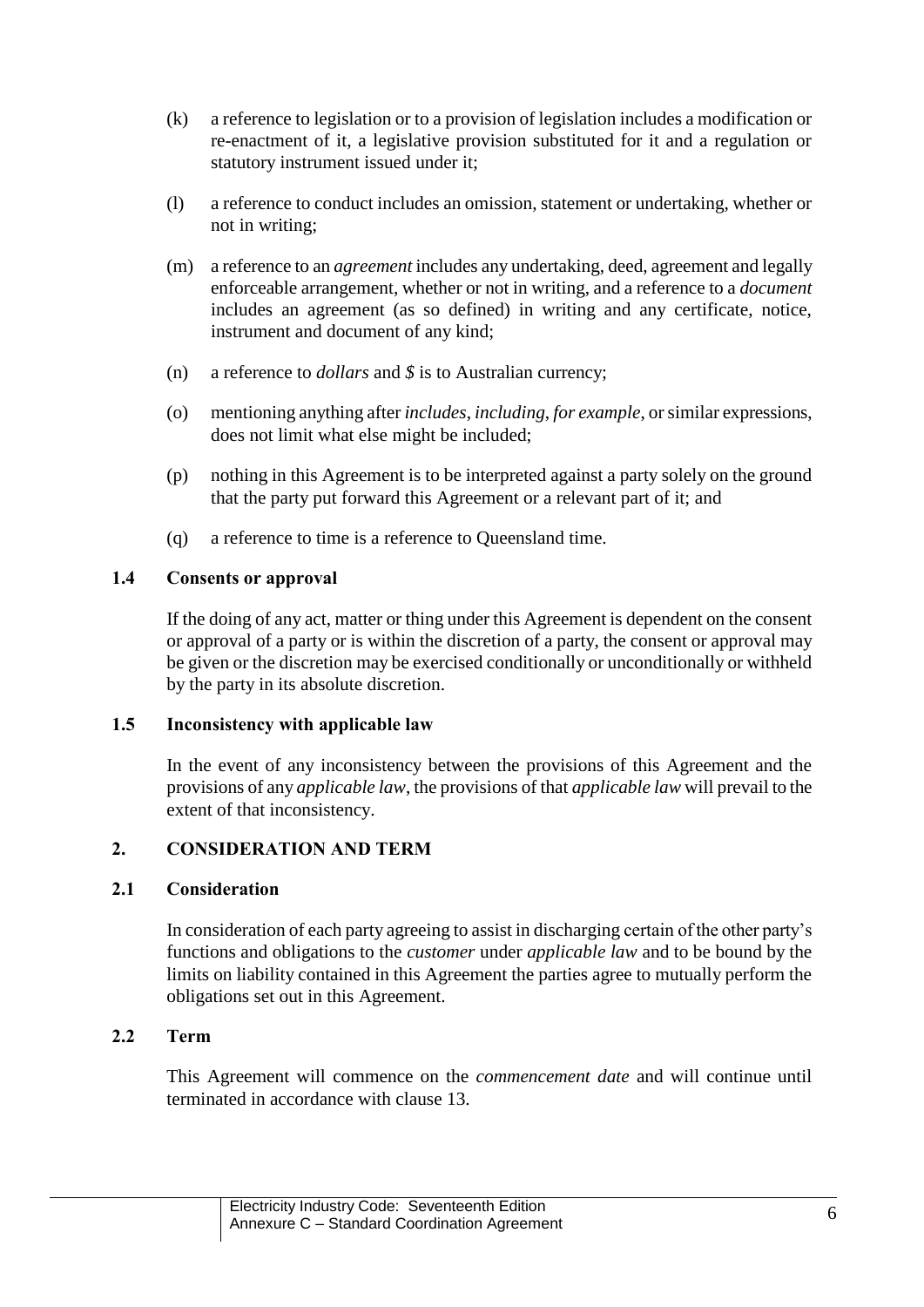# **3. OBLIGATIONS CONCERNING SERVICE ORDER REQUESTS**

### **3.1 Parties to Comply**

The parties must comply with any obligations under *applicable law* and the *B2B Procedures* related to the initiation and completion of *Service Order Requests*.

### <span id="page-6-1"></span>**3.2 Inaccuracies**

The Retailer will use reasonable endeavours to ensure that accurate information is provided by the Retailer to the Distributor for the purposes of the Distributor carrying out a *Service Order Request*.

### **3.3 Refusal to Sell or Connect**

Neither party will be liable to the other as a consequence of refusing to sell electricity to a *customer* or *connect* or reconnect a *customer's connection point* to the *supply network* if the preconditions it is entitled to impose under *applicable law,* the *customer's connection contract* or the *customer's retail contract*, have been communicated to the other party or the *customer* and those preconditions have not been satisfied.

### **3.4 Attempt to Carry Out a Service Order Request**

If the Distributor attempts to carry out a *Service Order Request* as requested by the Retailer, but through any act or omission of the *customer* is unable to complete the *Service Order Request*, the Distributor will still be entitled to charge the fee associated with the *Service Order Request*.

### **4. PROVISION OF INFORMATION TO CUSTOMERS**

If the Distributor or Retailer receives a request from a *customer* for documentation or information required to be provided by the other party under any *applicable law*, the party receiving the request must promptly:

- (a) refer the *customer* to the other party; or
- (b) notify the other party of the *customer's* request.

### **5. COMMUNICATIONS REGARDING CUSTOMERS AND SYSTEMS DATA**

#### <span id="page-6-0"></span>**5.1 Answering Fault Calls**

- (a) Subject to clauses [5.1\(](#page-6-0)c), (e) and (f), if a *customer* contacts the Retailer by telephone about a fault or an unplanned interruption in the Distributor's *supply network*, the Retailer must:
	- (i) transfer the *customer* to the Distributor's fault telephone number if communication systems are technically capable of identifying the area from which the telephone call was made by the *customer* upon transfer of the call; or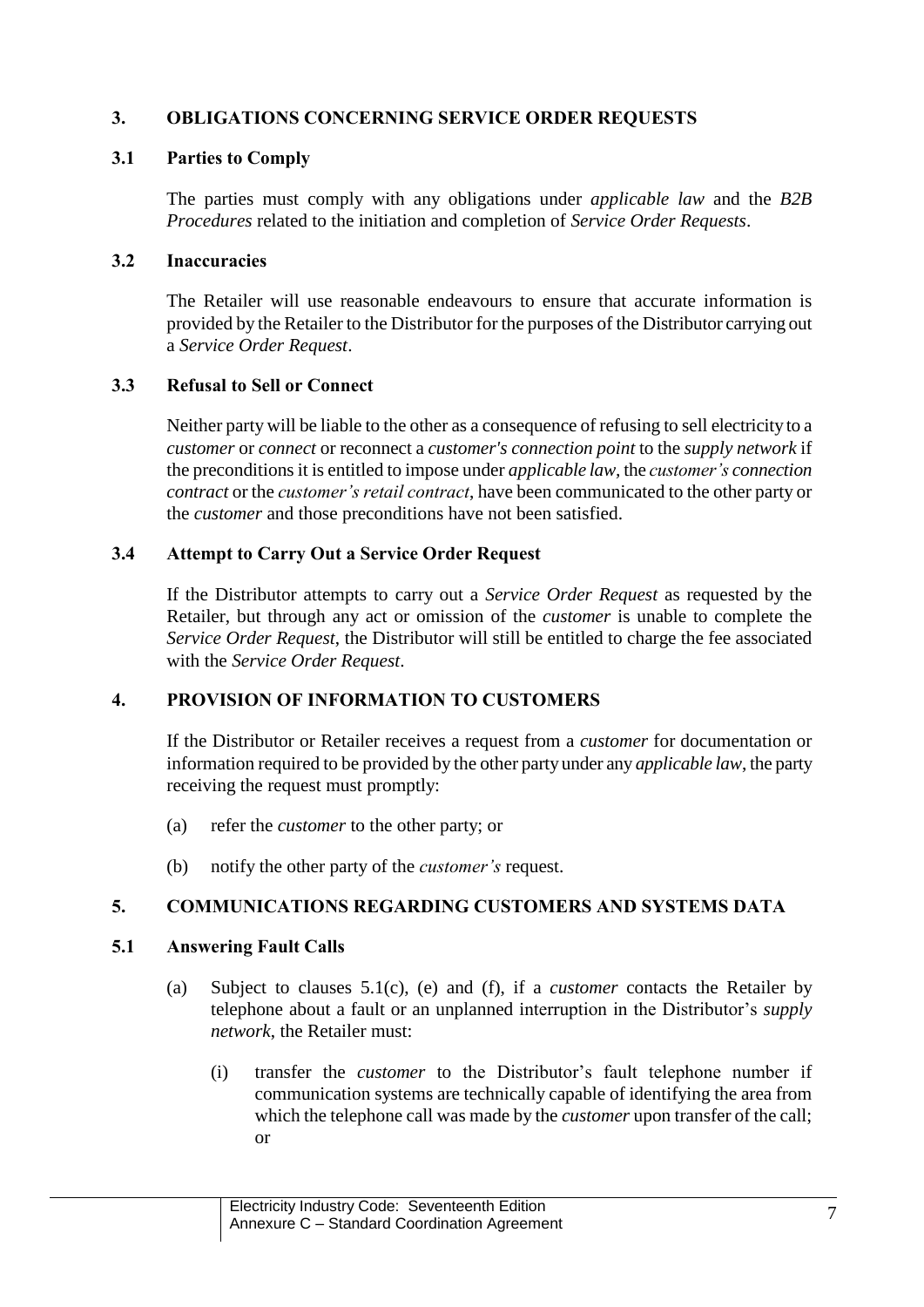- (ii) if [5.1\(](#page-6-0)a)(i) does not apply, refer the *customer* to the Distributor's fault telephone number.
- (b) The Retailer must not handle, deal with or advise on a *customer's* enquiry regarding a fault other than to the extent that it is permitted to provide information to the *customer* in the circumstances described in clause [5.1\(](#page-6-0)c).
- (c) If the Retailer:
	- (i) is informed by the *customer* that the *customer* has been unable to contact the Distributor through the Distributor's fault telephone number; or
	- (ii) believes on reasonable grounds that the Distributor's fault telephone number is not properly functioning,

then the Retailer may provide the *customer* with the information regarding the fault that has been made available to the Retailer by the Distributor in accordance with clause [5.2.](#page-7-0) The Retailer must not provide any other information regarding the fault to the *customer*.

In circumstances where the Retailer provides information to the *customer* in accordance with clause  $5.1(c)$ , the Retailer must request the customer to contact the Distributor regarding the fault or unplanned interruption, to facilitate its timely resolution.

- (d) The Distributor will provide to the Retailer a contact telephone number which the Retailer must publish on its *customers'* accounts as the fault telephone number.
- (e) The Distributor will provide to the Retailer a contact telephone number for *emergencies* which the Retailer must publish on its *customers'* accounts as the emergency number. If the fault identified by the *customer*relates to an *emergency*, the Retailer must transfer the *customer* to the telephone number provided by the Distributor to the Retailer for *emergencies*.
- (f) Nothing contained in this clause affects the particular arrangements between the Distributor, the Retailer and any *customer* regarding notification of and dealing with faults and interruptions and in particular, the Retailer must not submit a Service Order Request in relation to faults and *emergencies*.

### <span id="page-7-0"></span>**5.2 Information Concerning Faults and Unplanned Interruptions**

- (a) The Distributor must make available to the Retailer information regarding faults or unplanned interruptions which the Distributor is required to provide to a *customer* under the *standard connection contract* within the same time period as the information is required to be provided by the Distributor to the *customer* under *standard connection contract*.
- (b) Any information described in clause [5.2\(](#page-7-0)a) is not required to distinguish between faults affecting a *customer* and faults affecting customers of other retailers.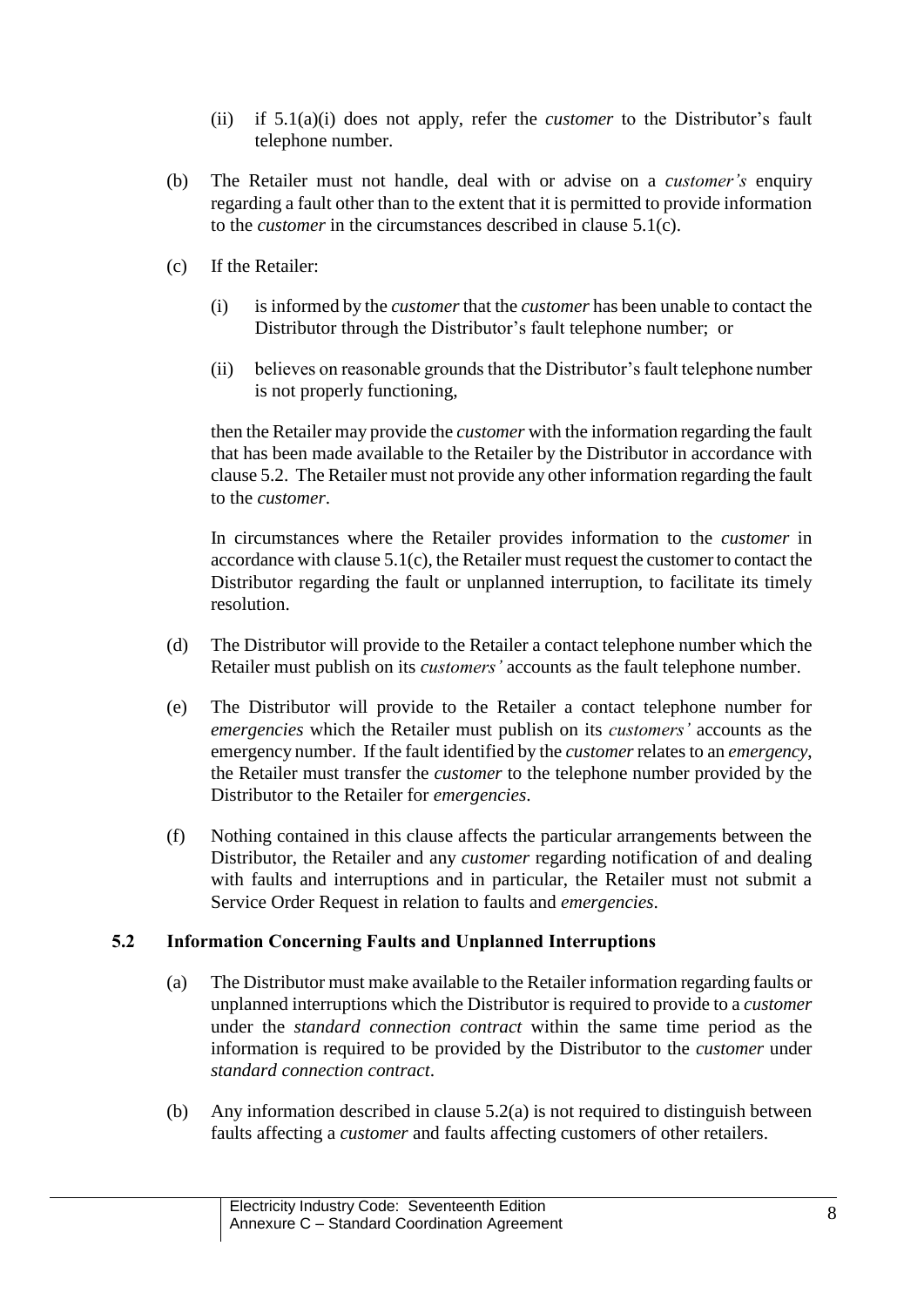## <span id="page-8-1"></span>**5.3 Information for Planned Interruptions**

- (a) The notification which the Distributor sends out to *customers* notifying them of any planned interruptions must bear the Distributor's contact details and should state that any enquiries regarding planned interruptions should be directed to the Distributor.
- (b) The Distributor must make available to the Retailer information which the Distributor is required to provide to the *customer* under *applicable law* in respect of planned interruptions within the same time period as the information is to be provided by the Distributor to the *customer* under *applicable law*.
- (c) If a *customer* contacts the Retailer about a planned interruption requested or proposed by a Distributor, the Retailer must:
	- (i) subject to paragraph (ii), refer the *customer* to the Distributor; or
	- (ii) where the *customer* informs the Retailer that it declines to contact or (where appropriate) be transferred to the Distributor, deal with the *customer* itself.
- (d) Any information made available to the Retailer in accordance with clause [5.3\(](#page-8-1)b) in respect of planned interruptions:
	- (i) must include information regarding the area in which the planned interruption is to occur; and
	- (ii) is not required to distinguish between planned interruptions affecting a *customer* and planned interruptions affecting customers of other retailers.

### **5.4 Other information**

- (a) If a *customer* contacts the Retailer about an issue relating to the *supply network* or the *customer connection services*, the Retailer must refer the *customer* to the Distributor.
- (b) If a *customer* of the Retailer contacts the Distributor about an issue relating to the sale of electricity, the Distributor must refer the *customer* to the Retailer.

### <span id="page-8-0"></span>**5.5 NEM Representative**

If the Retailer is not a *market customer*, it must notify the Distributor of its *NEM Representative*. The Retailer must notify the Distributor of any change in the identity of its *NEM Representative* as soon as practicable after the change.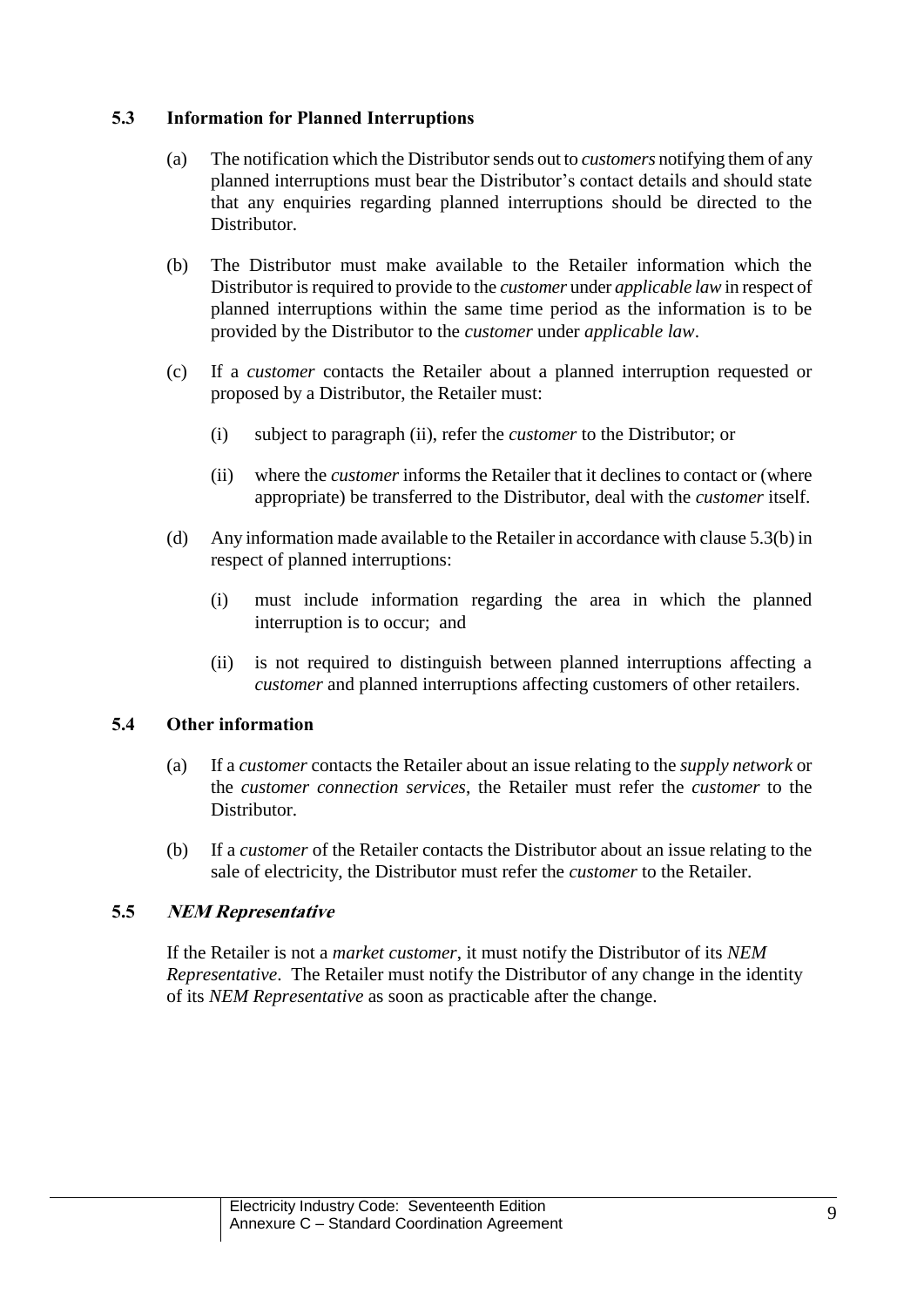# <span id="page-9-0"></span>**6. ADDITIONS AND DELETIONS OF CUSTOMERS**

### **6.1 Commence to apply**

This Agreement will commence to apply in relation to a *customer* for a *connection point* as follows:

- (a) where that *customer* does not have a *retail contract* with the Retailer as at the *commencement date*, on the earlier of:
	- (i) the date on which that *customer* makes an application or request to the Retailer for *connection*;
	- (ii) the commencement of that *customer's retail contract* with the Retailer for that *connection point*; and
	- (iii) the date on which the Distributor is notified through *CATS* that the Retailer is *financially responsible* for that customer's *connection point*;
- (b) where that *customer* does have a *retail contract* with the Retailer as at the date of this Agreement, on the date of this Agreement.

### <span id="page-9-3"></span>**6.2 Cease to apply**

This Agreement will cease to apply in relation to a particular *customer* for a *connection point* on the earlier of the date on which:

- (a) the *customer's retail contract* with the Retailer for that *connection point* ends and is not replaced with another *retail contract*;
- (b) the Distributor is notified through CATS that the Retailer or its *NEM Representative* ceases to be *financially responsible* for that *customer's connection point*; and
- (c) the *connection contract* between the Distributor and *customer* ends and is not replaced with another *connection contract*.

### <span id="page-9-2"></span>**7. BILLING**

### <span id="page-9-1"></span>**7.1 Billing notice**

Unless otherwise agreed between the parties, the Distributor shall issue to the Retailer a *statement of charges* by no later than the 10th *business day* of each *billing period* in respect of the previous *billing period*. The *statement of charges* will contain:

- (a) the *distributor charges* for the *customer connection services*:
	- (i) provided to the Retailer's *customers* under their *connection contracts* with the Distributor;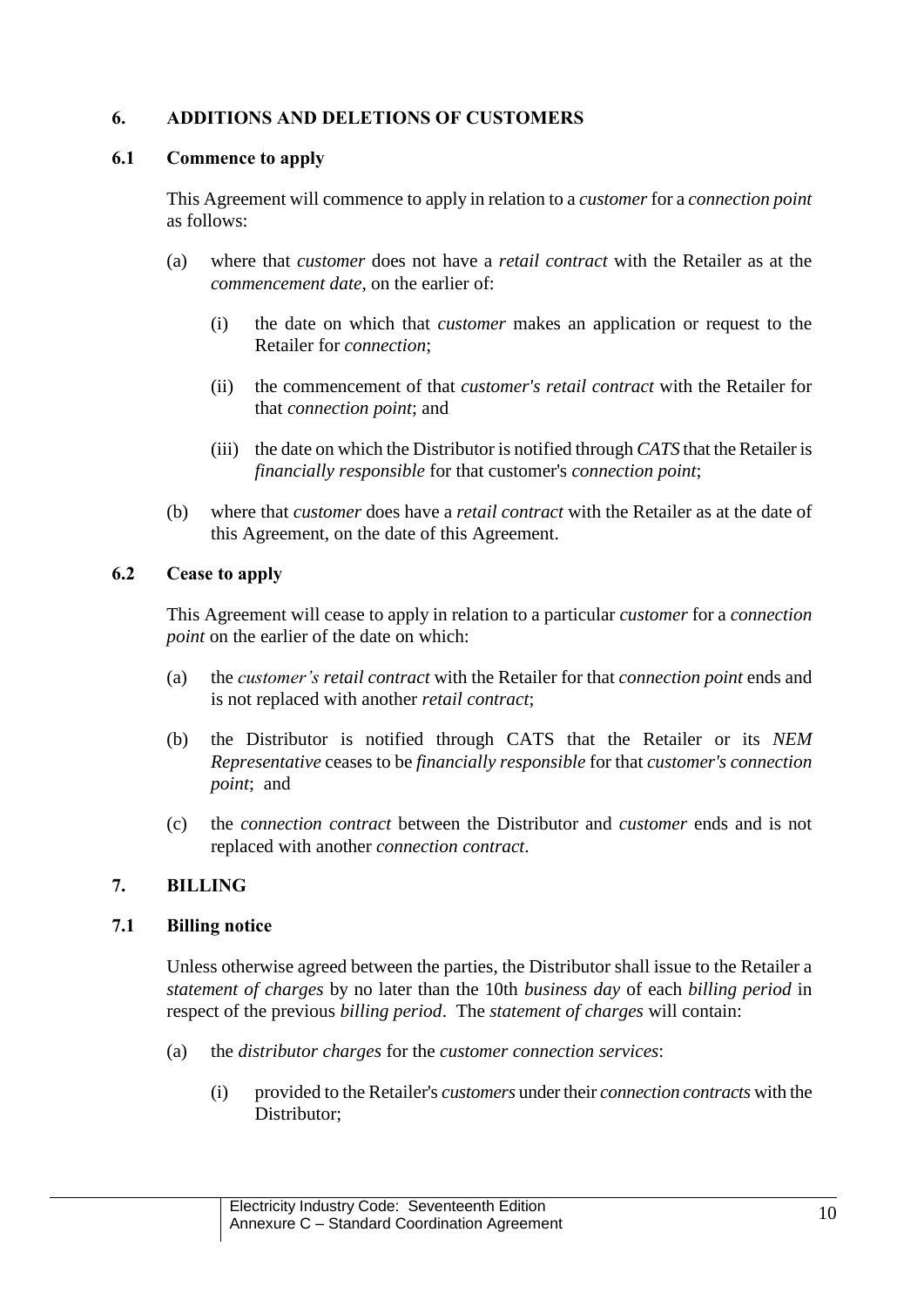- (ii) arranged as a consequence of the *customer* contacting the Retailer to request *customer connection services*from the Distributor and the Retailer notifying the Distributor of the *customer's* request; and
- (iii) that the *customer* has requested and for which the *customer* has agreed, either impliedly by operation of law or explicitly, to pay;
- (b) any interest or other charges that the Distributor may recover from the Retailer under this Agreement or from the *customer* under *applicable law* or the relevant *connection contract*; and
- (c) the information required by *applicable law*, the *standard connection contract* and such other information agreed between the parties.

# **7.2 Metering data**

Where the *distributor charges* are to be determined by reference to *metering data* or other metering information, the Distributor shall use:

- (a) *metering data* or other metering information; or
- (b) if *metering data* or other metering information is not available, an estimating system established in accordance with the *applicable law*,

in respect of each *customer's connection point* for the *billing period*.

### **7.3 Contents of statement of charges**

Subject to the *applicable law* and the availability of data, a *statement of charges*issued by the Distributor to the Retailer shall be a single invoice for the *billing period* stating the amounts payable by the Retailer and may:

- (a) be in respect of all or some of the Retailer's *customers*;
- (b) be for one or more *customer connection services*;
- (c) include an amount based on any transmission connection or use of system charges incurred in accordance with *applicable law* and other amount charged to the *customer* by the Distributor in accordance with *applicable law* or the relevant *connection contract*;
- (d) be in respect of the whole or part of one or more *billing period*s depending upon when the *customer* first started to buy electricity from the Retailer; and
- (e) be in respect of a claim that has previously been made, to reflect revised information, substituted data, or other adjustments.

### **7.4 Applicable prices**

The Distributor must provide to the Retailer and publish in the public domain, its *price list* applying at the *commencement date* and thereafter whenever it is changed. The Distributor shall provide the Retailer with notice: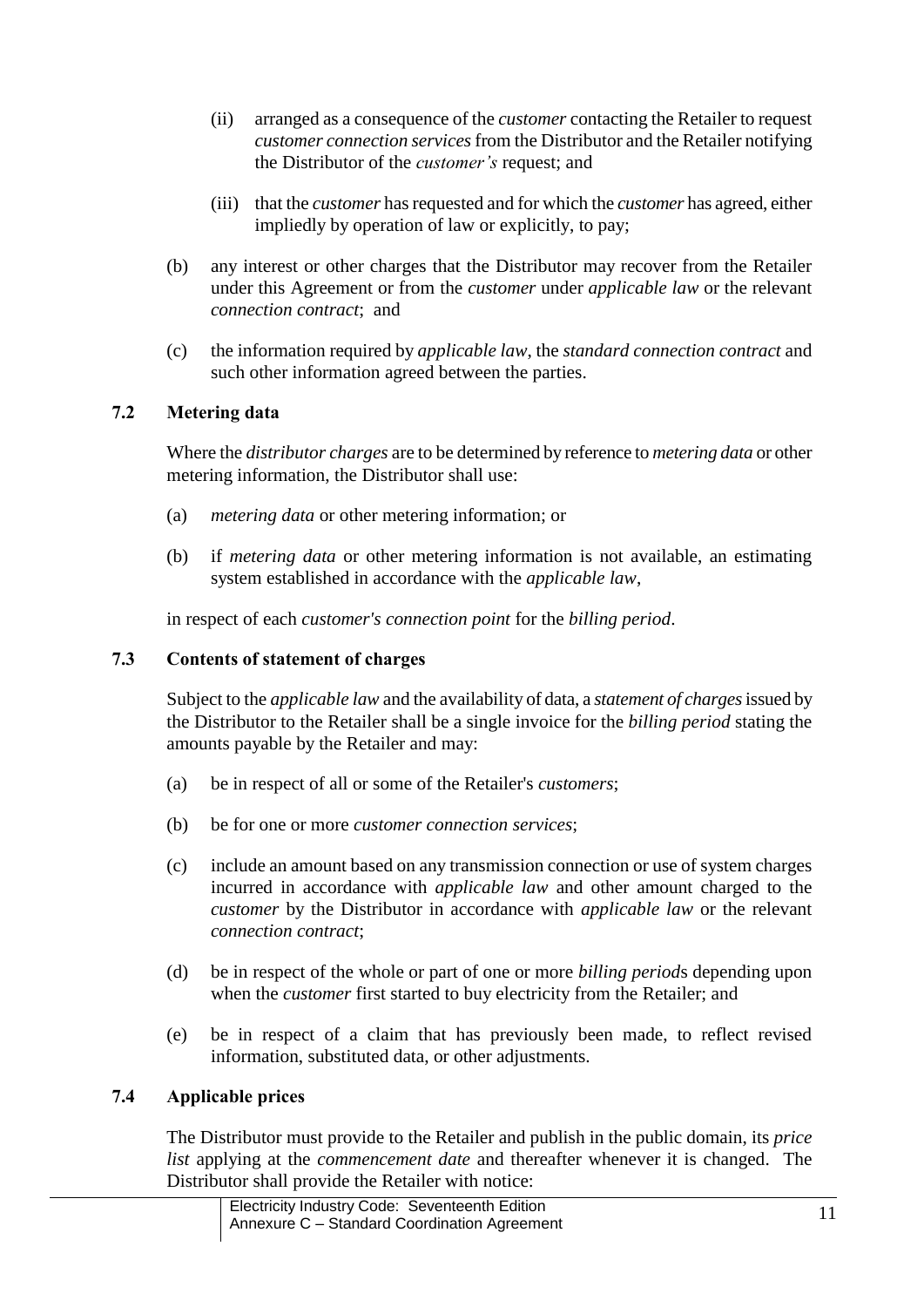- (a) of any proposed structural changes to the *price list*, at the time an application for structural change is made to the *Economic Regulator*; and
- (b) of any other changes to the *price list*; which notice must be reasonable taking into account the nature and scope of those changes.

In any event, the Distributor shall provide the Retailer with notice no later than two days after approval of the changes by the *Economic Regulator*.

### **7.5 Network Tariff Codes**

The Retailer may apply to the Distributor for a change to the network tariff code assigned to a *NMI* for which the Retailer is *financially responsible*. If the Distributor, acting reasonably, agrees that the network tariff code proposed by the Retailer is applicable to the *NMI*, the Distributor will make the necessary change in accordance with *CATS* Procedures within *MSATS*. The Distributor will provide the Retailer with a reason for any rejection of an application to change the network tariff code applicable to a *NMI*.

Subject to clause [7.6,](#page-11-0) a Retailer may not make another request to change the network tariff code assigned to a *NMI* until a period of 12 months has elapsed from the previous request.

### <span id="page-11-0"></span>**7.6 Information from customers**

- (a) A party must notify the other party as soon as possible if it:
	- (i) receives a request from a *customer* to transfer from one network or retail tariff code to another; or
	- (ii) is informed by a *customer* of a change in use of the *premises* or pattern of usage at the *premises*,

which may result in the *customer* no longer satisfying the conditions relating to the current network or retail tariff code applying to that *customer* or which may result in a change to any metering equipment installed at the *premises*.

(b) The Distributor must inform the Retailer within 5 business days of issuing or receiving such notice, of action taken in relation to the notice including whether or not it has transferred the customer's network tariff code to another network tariff code.

#### **7.7 Provide all information**

The Distributor must provide to the Retailer all necessary billing information and data that the Retailer reasonably requests, to comply with its obligations under *applicable law*, relating to:

- (a) the issuing of bills;
- (b) the contents of bills;
- (c) the provision of billing data to *customers*.
	- Electricity Industry Code: Seventeenth Edition Electricity industry Code: Seventeenth Edition<br>Annexure C – Standard Coordination Agreement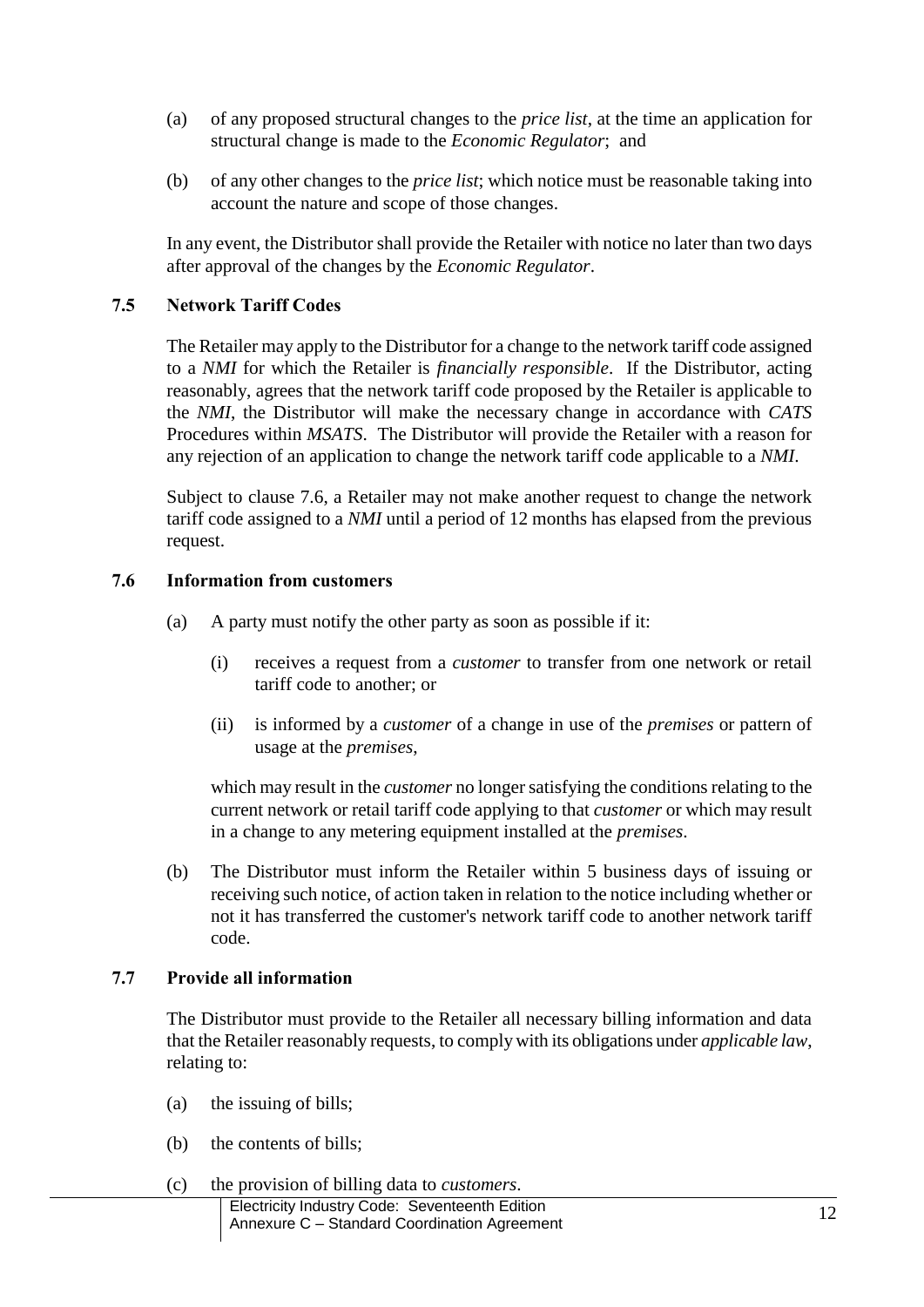# **7.8 Sufficient information**

Each *statement of charges*issued by the Distributor to the Retailer must contain sufficient information so as to enable the Retailer to either:

- (a) include that information in the Retailer's next bill to a particular *customer*; or
- (b) reconcile the *statement of charges* with the amounts included in a Retailer's bill to a particular *customer*.

# <span id="page-12-0"></span>**8. PAYMENT**

### <span id="page-12-2"></span>**8.1 Pay statement of charges**

Subject to clause [8.5,](#page-13-0) and unless otherwise agreed between the parties, the Retailer must pay the Distributor the amount set out in the Distributor's *statement of charges* by 5:00pm on the later of:

- (a) the 10th *business day* after the receipt by the Retailer of a *statement of charges* issued under clause [7.1;](#page-9-1) or
- (b) subject to receipt of a *statement of charges* issued under clause [7.1,](#page-9-1) the 15th *business day* after the end of the *billing period* to which that *statement of charges* relates.

# **8.2 No set-off**

Subject to clauses [8.5,](#page-13-0) [10.3,](#page-16-0) [10.4](#page-16-1) and [10.5,](#page-16-2) the Retailer must make payments under this clause [8](#page-12-0) without set-off or counterclaim. All payments due by the Retailer to the Distributor under this Agreement must be made in cleared funds to a bank account nominated in writing by the Distributor to the Retailer from time to time.

### <span id="page-12-1"></span>**8.3 Interest for late payment**

Subject to claus[e 8.5\(f\),](#page-14-0) if the Retailer fails to pay an amount owing under this Agreement when due, the Distributor may charge the Retailer interest on that amount. Interest will:

- (a) accrue daily at the *default rate* for each day from the day on which the amount became due and payable until it is paid;
- (b) be calculated on actual days elapsed and a 365 day year; and
- (c) be included on the next *statement of charges* from the Distributor to the Retailer and payable on the due date of that *statement of charges*.

# **8.4 Obligations unaffected**

The Retailer's obligation to pay an outstanding amount on the date it becomes due is not affected by clause [8.3.](#page-12-1)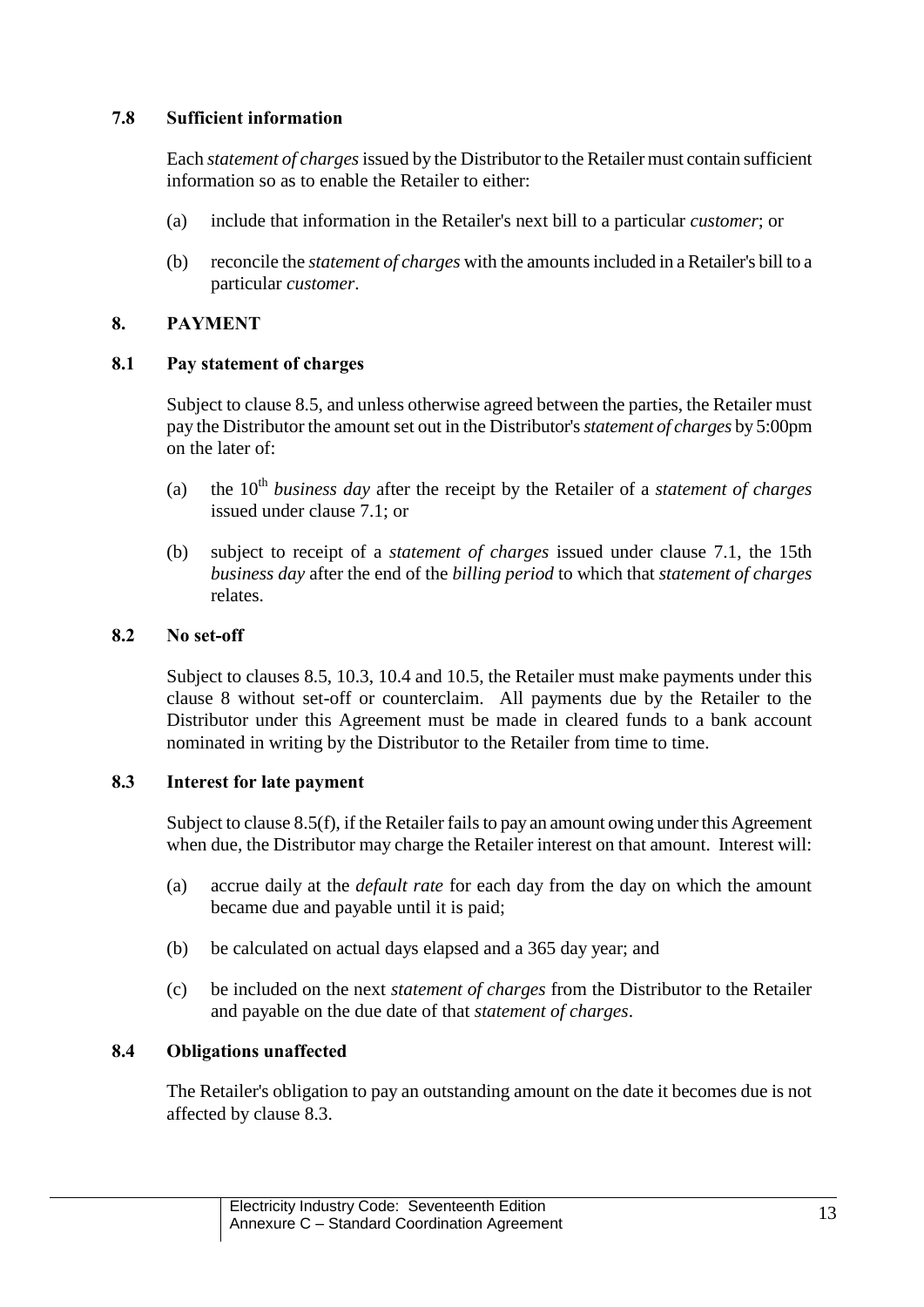# <span id="page-13-0"></span>**8.5 Billing disputes**

Unless protocols for the management of network billing disputes are otherwise provided for through a business to business network billing process specification agreed between the parties, the following shall apply:

- (a) If the Retailer disputes it obligations under this Agreement to pay all or part of a *statement of charges*(the '*disputed amount*') and intends to withhold all or some of the *disputed amount*, the Retailer must notify the Distributor before the due date for payment of a *statement of charges* under clause [8.1](#page-12-2) that it disputes its obligation under this Agreement to pay the *disputed amount*.
- (b) If the Retailer notifies the Distributor of a *disputed amount* in accordance with clause [8.5\(a\):](#page-13-0)
	- (i) the Retailer is not required to pay the *disputed amount* by the date due for payment of that *statement of charges*; but
	- (ii) the Retailer, unless another reasonable amount is agreed by the parties, is required to pay the greater of:
		- (A) the balance of the amount due under that *statement of charges* (after deduction of the *disputed amount*); and
		- (B) the lesser of, 80% of the amount of the previous undisputed *statement of charges* from the Distributor, and the full amount of the *statement of charges*,

by the date due for payment of that *statement of charges*; and

- (iii) the parties will submit that dispute for resolution in accordance with clause [17.](#page-23-0)
- (c) The payment of all or part of an amount set out in a *statement of charges* will not preclude the Retailer from subsequently challenging its liability to pay that amount. If the Retailer disputes an amount paid by it in accordance with a *statement of charges*, the parties will submit that dispute for resolution in accordance with clause [17.](#page-23-0)
- (d) If as a result of the dispute resolution process under claus[e 17](#page-23-0) it is determined that the amount of that *statement of charges* should have been:
	- (i) less than the amount already paid by the Retailer on account of that *statement of charges*, the Distributor must pay to the Retailer the difference between the amount already paid and the amount determined as being properly due together with, subject to claus[e 8.5\(f\),](#page-13-0) interest on the difference at the *default rate* for each day after the date the amount was paid by the Retailer, up to and including the date the difference is paid; or
	- (ii) more than the amount already paid but less than the amount of the *statement of charges*, the Retailer must pay to the Distributor the difference between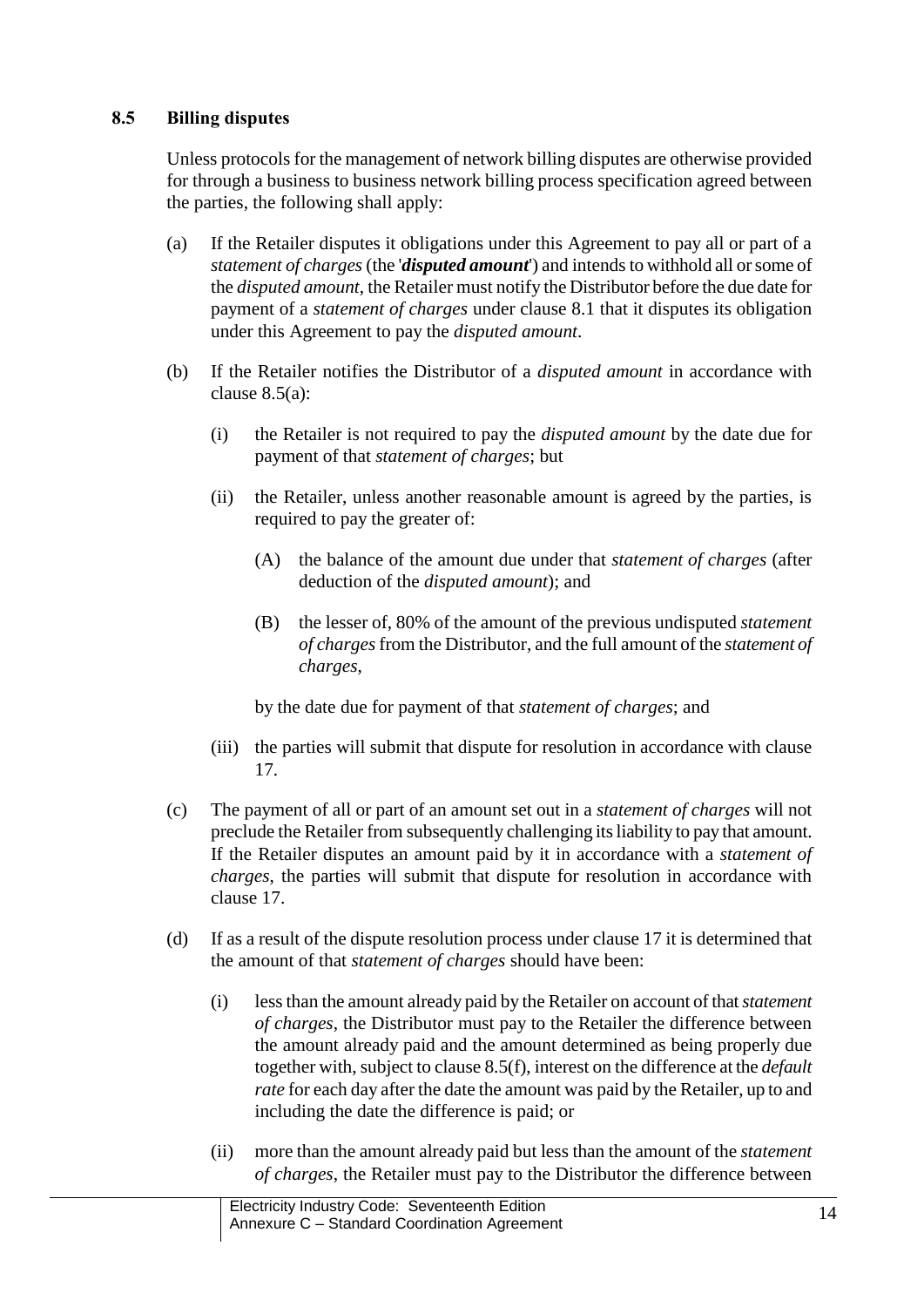the amount already paid and the amount determined as being properly due together with interest, subject to clause [8.5\(f\),](#page-13-0) on the difference at the *default rate* for each day after the date that *statement of charges* was due to be paid, up to and including the date the difference is paid; or

- (iii) equal to or more than the amount of that *statement of charges*, the Retailer must pay to the Distributor:
	- (A) the difference between the amount already paid and the amount determined as being properly due; and
	- (B) subject to clause [8.5\(f\),](#page-13-0) interest on the amount of the difference between the amount already paid and the *statement of charges* at the *default rate* for each day after the date that *statement of charges* was due to be paid, up to and including the date the difference is paid.

An amount payable under this clause [8.5\(d\)](#page-13-0) will fall due 5 *business days* after the determination of the *dispute*.

- (e) A notice given by the Retailer under clause [8.5\(a\)](#page-13-0) must contain sufficient information and supporting detail to enable the Distributor to determine the nature of the Retailer's *dispute* concerning that *statement of charges*.
- <span id="page-14-0"></span>(f) For the avoidance of doubt, the parties acknowledge that no interest on amounts in *dispute* under this claus[e 8.5,](#page-13-0) either at the *default rate* or the *bank bill rate*, will be owed or payable where that amount is genuinely in *dispute*.
- (g) The parties further acknowledge that an *Independent Expert*, appointed and acting pursuant to clause [17,](#page-23-0) may determine whether an amount is genuinely in dispute, for the purposes of clause [8.5\(f\).](#page-13-0)

### **8.6 Obligation to Pay**

Subject to clause [10.5,](#page-16-2) the obligation of the Retailer to pay the *statement of charges* issued by the Distributor in accordance with this clause [8,](#page-12-0) will not be affected by any failure of a *customer* to pay the *charges* payable by that *customer* to the Retailer.

### **8.7 Clauses that do not apply**

Clauses [7,](#page-9-2) [8](#page-12-0) and [10.1](#page-15-0) do not apply in relation to a *customer* to the extent that the parties have agreed with each other and the relevant *customer* to issue separate bills to that *customer*.

The Retailer acknowledges that the Distributor may, in accordance with its *connection contract*, agree with a *customer*, or otherwise elect, to bill a *customer* directly for *customer connection services*. The Distributor will notify the Retailer in circumstances where it agrees or elects to bill a Retailer's *customer* directly for *customer connection services*.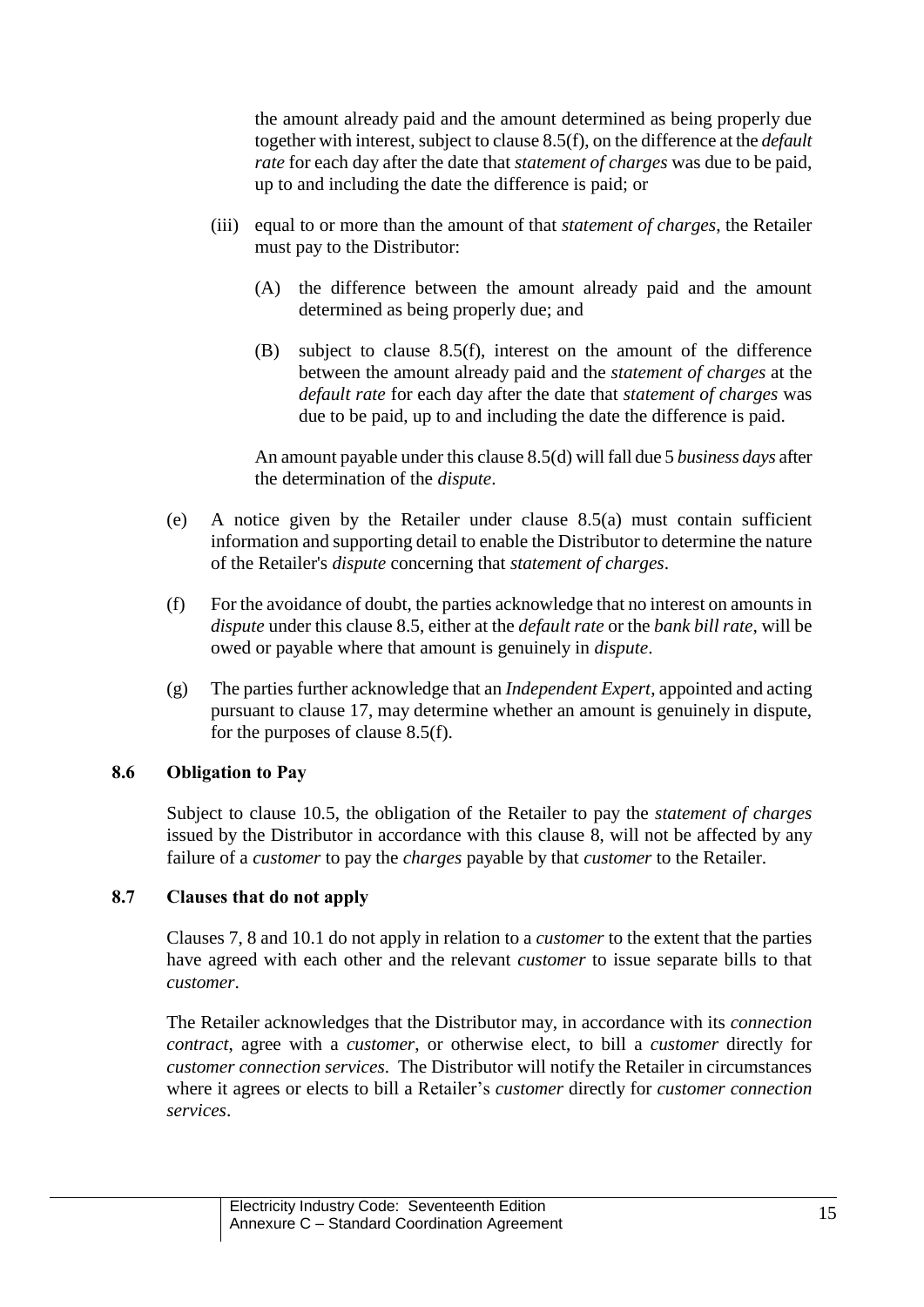# **8.8 Supply of Money**

The parties acknowledge their mutual understanding that because a payment made by the Retailer to the Distributor under this clause is a supply of money, and is not consideration for any *Taxable Supply* by the Distributor to the Retailer, claus[e 23](#page-30-0) does not apply to any such payment.

# **9. GSL PAYMENTS**

### **9.1 Retailer Reimbursement**

If:

- (a) the Retailer:
	- (i) receives notification of a matter relevant to the Distributor's compliance with a *GSL* and the Retailer delays or fails to pass on that information to the Distributor; or
	- (ii) requests a disconnection; and
- (b) as a result of that delay, failure or request, the Distributor is required to make a payment to the *customer* as a result of failing to satisfy a *GSL*,

then the Retailer must reimburse the Distributor for that portion of the payment made to the *customer* which is attributable to the Retailer's delay, failure or wrongful action in making a request.

However, a Retailer will not be liable to reimburse the Distributor for a wrongful disconnection *GSL* where the Distributor's actions or omissions caused the Retailer to request the disconnection of the wrong *premises* (for example, where the Retailer has relied on *MSATS* data in establishing the *NMI* which is used in the request for disconnection).

## **9.2 Notification**

The Retailer must notify the Distributor (or such employee of the Distributor notified by the Distributor to the Retailer from time to time) where it is aware that the Distributor is required to provide a *GSL* payment to a *customer* under the *Electricity Industry Code*.

### **10. ADJUSTMENT**

### <span id="page-15-0"></span>**10.1 General**

As between the parties the Retailer will, in accordance with the requirements of the *applicable law,* recover from *customers* amounts undercharged or pay to *customers*  amounts overcharged, as a result of the Retailer's or Distributor's act or omission.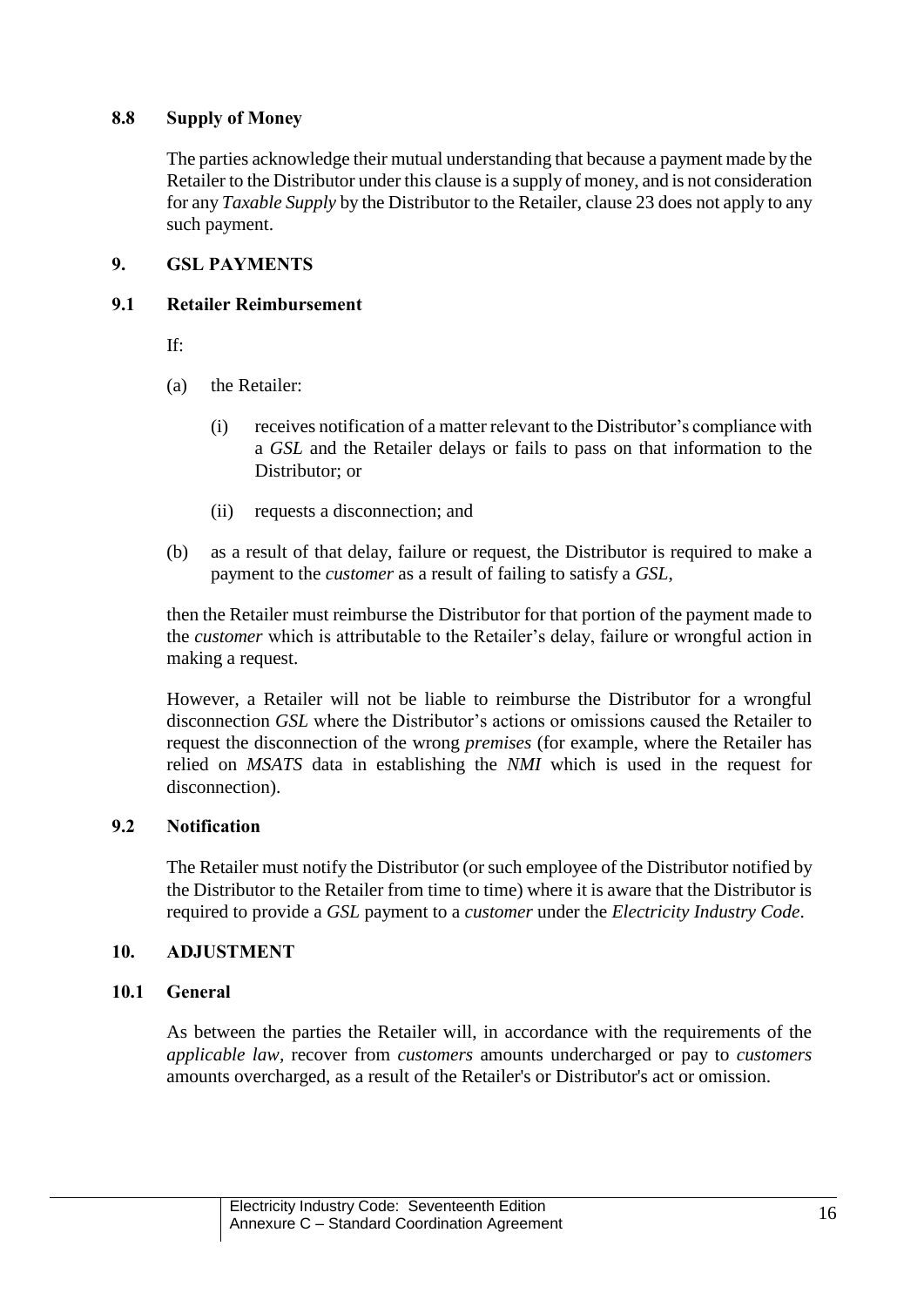# **10.2 Undercharging**

If a *customer* is undercharged as a result of the act or omission of the Retailer or Distributor and the Retailer is prevented by the *applicable law* from recovering from the *customer* the full amount undercharged, then if:

- (a) the undercharging resulted from the Retailer's act or omission, the Retailer will pay to the Distributor the amount of the *distributor charges* specified in a *statement of charges* undercharged to that *customer* which are not permitted to be recovered under the *applicable law* from that *customer*; or
- (b) the undercharging resulted from the Distributor's act or omission, the Distributor will pay to the Retailer the amount of the Retailer's charges undercharged to that *customer* which are not permitted to be recovered under the *applicable law* from that *customer* or which the Retailer using reasonable endeavours is unable to recover from the *customer*.

Each party must notify the other as soon as possible after it becomes aware that a *customer* has been undercharged as a result of its act or omission.

### <span id="page-16-0"></span>**10.3 Overcharging**

If a *customer* is overcharged as a result of the Distributor's act or omission, the Retailer may, subject to clause [10.4,](#page-16-1) deduct an amount representing the Distributor's proportion of that overcharged amount from the next payment due to the Distributor under clause [8.](#page-12-0)

The Distributor must notify the Retailer as soon as possible after it becomes aware that a *customer* has been overcharged as a result of the Distributor's act or omission.

### <span id="page-16-1"></span>**10.4 Steps before deduction**

Before deducting any amount from payments due to the Distributor under claus[e 10.3,](#page-16-0) the Retailer must give the Distributor an opportunity to determine the cause of the overcharging.

#### <span id="page-16-2"></span>**10.5 Non-payment**

If, due to a matter for which the Retailer may be indemnified under clause [14.1,](#page-20-0) a *customer* does not pay an account issued by the Retailer in full, the Retailer may off-set the amount of that shortfall from payments due to the Distributor under clause [8,](#page-12-0) provided that the Retailer has:

- (a) promptly given the Distributor details of the relevant *customer*, the amount outstanding, the reasons of the non-payment by the *customer*, and such other information as the Distributor may reasonably request; and
- (b) been unable to recover the amount due from the customer within 60 days, after using reasonable endeavours to do so.

Nothing in this clause limits the Distributor's rights under clause [15.2](#page-21-0) in relation to a *customer's* complaint or *Claim*.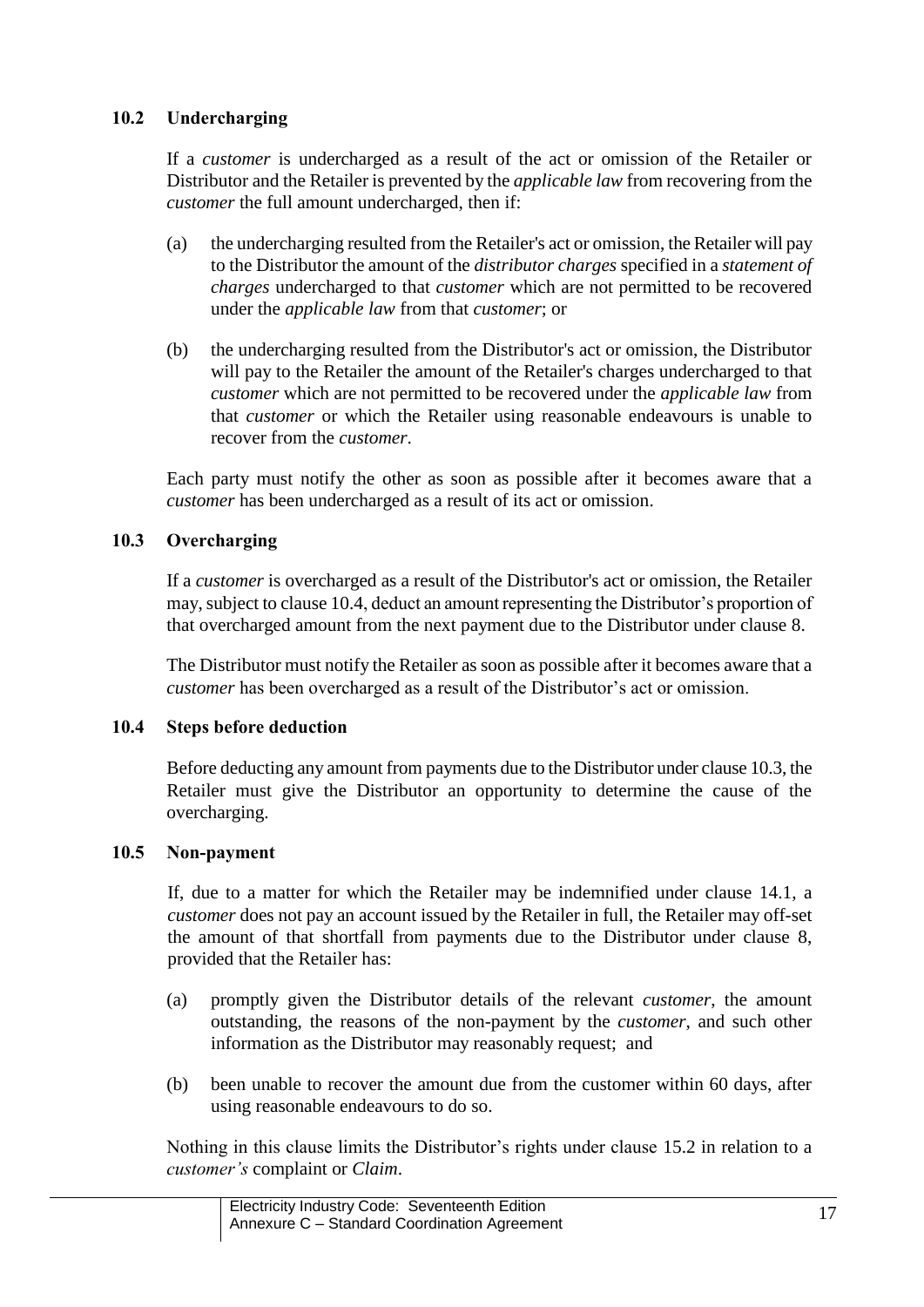### <span id="page-17-1"></span>**11. DISCONNECTION**

#### <span id="page-17-0"></span>**11.1 Failure to disconnect**

- (a) Subject to clause [11.1\(](#page-17-0)b), if the Distributor does not disconnect the *customer* within the timeframe for completion for the *Service Order Request* or within such timeframes as may otherwise be agreed (or subsequently agreed) between the Distributor and the Retailer on behalf of the *customer*, the Distributor:
	- (i) will from that time not include the related *distributor charges* in any *statement of charges*; and
	- (ii) will be liable to pay to the Retailer, at the Retailer's election, either:
		- (A) an amount representative of the costs incurred by the Retailer for the *customer's* energy consumption, calculated on the basis of the monthly average regional reference price as published by *AEMO* from time to time, for the region and month in which the energy consumption occurs; or
		- (B) an amount representative of the actual costs incurred by the Retailer for the *customer's* energy consumption,

provided that:

- (iii) this will not render the Distributor the retailer of the *customer*; and
- (iv) the Retailer has exercised reasonable endeavours to recover the relevant *distributor charges* and consumption costs and has been unable to recover these costs directly from the *customer*.

If the Retailer subsequently recovers from the *customer* all or any part of any such amount, the Retailer must promptly pay that recovered amount to the Distributor.

- (b) The Distributor may refuse to disconnect a *customer's connection point* where:
	- (i) the Distributor has made reasonable endeavours to carry out the disconnection but is unable to access the *customer's connection point* or the *premises* as a result of the *customer's* action or inaction;
	- (ii) the Distributor reasonably considers that such disconnection would be detrimental to the health or safety of any person (including the *customer*) or the *premises* are registered as having a life support machine;
	- (iii) the Retailer has raised a *Service Order Request* which does not comply with *applicable law*; or
	- (iv) the disconnection would result in the Distributor not complying with its obligations under *applicable law*.

In the case of clause  $11.1(b)(ii)$ , the Distributor will use reasonable endeavours to remove or mitigate the risk of detriment. In each case under clause [11.1\(](#page-17-0)b), the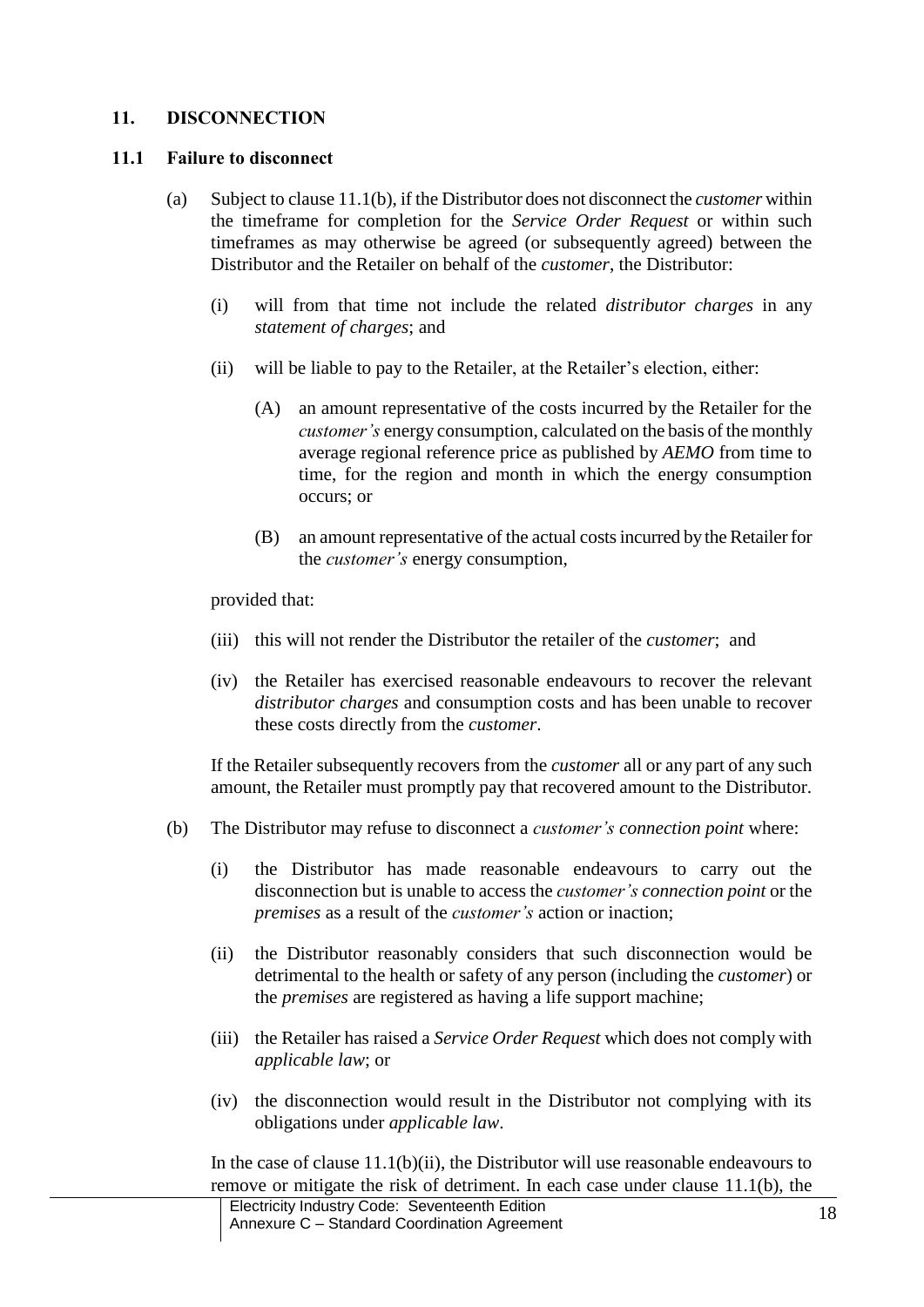Distributor must notify the Retailer, without delay, of the reason for its refusal to disconnect.

- (c) Where the Distributor refuses to disconnect a *customer* on any of the grounds set out in clause [11.1\(](#page-17-0)b), the Retailer will continue to be liable for the *distributor charges* in respect to the use of the *supply network* by the *customer* and the consumption of energy by the *customer*.
- (d) By providing a *Service Order Request*, the Retailer represents and warrants to the Distributor that the Retailer is entitled to make a request for disconnection under its *retail contract* and under any *applicable law*, and it has complied with the procedures for disconnection prescribed in the relevant *retail contract* and any other procedures under any *applicable law*.
- (e) The Retailer shall indemnify the Distributor against all *Claims* arising from, or incurred by, the Distributor as a consequence of the cessation of supply as a result of any disconnection by the Distributor pursuant to a *Service Order Request*, except to the extent that the *Claim* arises from the negligent or reckless act or omission of the Distributor, or from any breach or non-observance by the Distributor of the Agreement or any *applicable law*.

### **11.2 Distributor's right to disconnect**

The Distributor may disconnect a *customer's connection point* where it is entitled to do so under the *connection contract* or under an *applicable law,* or required to do so at the direction of State or Federal police, and must, subject to claus[e 11.3,](#page-18-0) send a notice to the Retailer of that disconnection within 24 hours after the disconnection. Where possible the Distributor will notify the Retailer in advance of the disconnection.

#### <span id="page-18-0"></span>**11.3 Notice before disconnection**

Except in cases of *emergency* or where required to do so at the direction of State or Federal police, the Distributor must not disconnect a *customer's connection point* where the *customer*:

- (a) fails to comply with its obligations under the *customer's connection contract* to provide access to the *premises*; or
- (b) has provided false information; or
- (c) uses electricity illegally; or
- (d) uses electricity for a purpose not allowed by the *customer's* tariff or charge; or
- (e) requests to be disconnected,

unless it has first notified the Retailer.

# **12. RETAILER'S PERFORMANCE SECURITY**

Deleted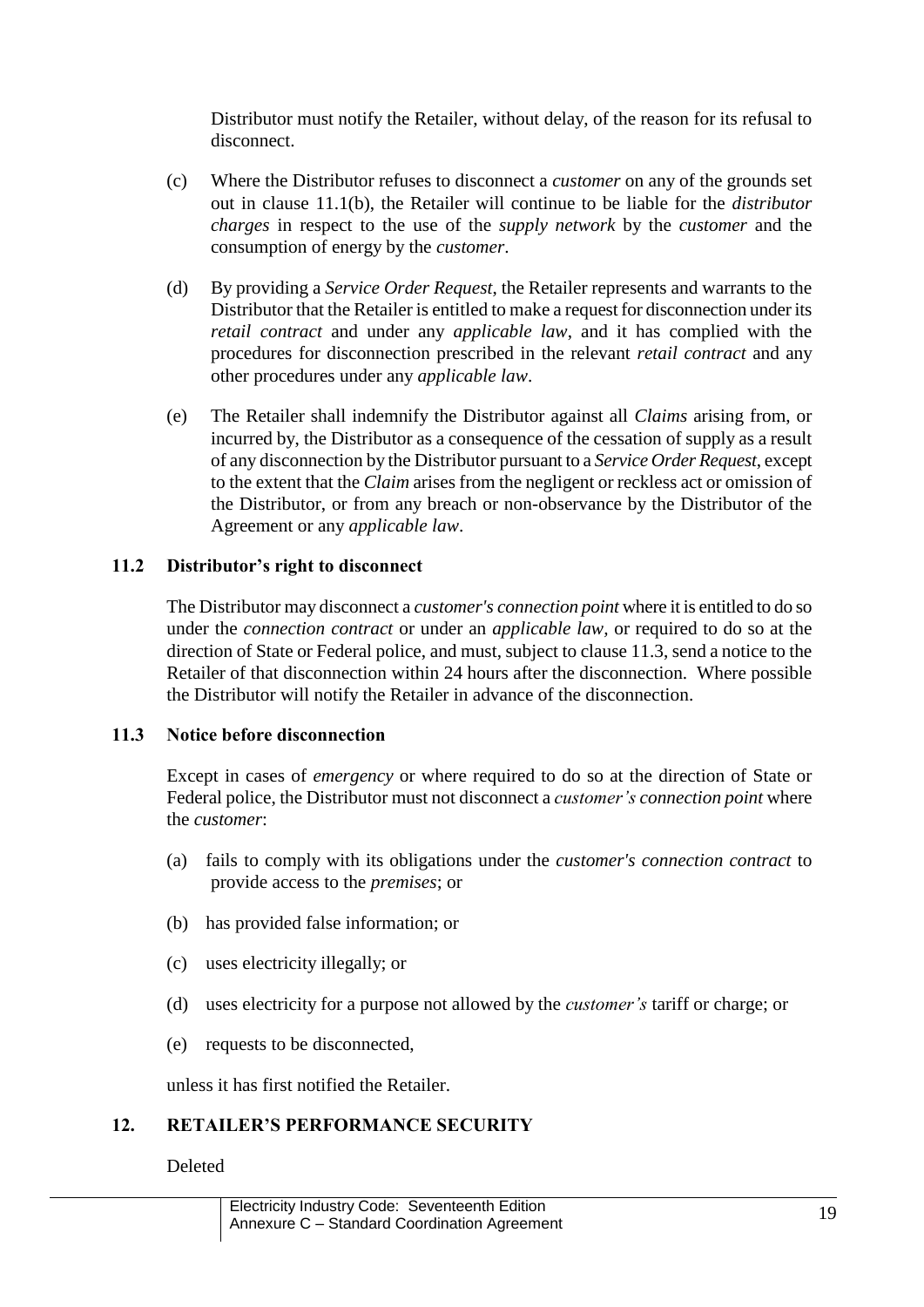# <span id="page-19-0"></span>**13. TERMINATION**

### **13.1 Termination events**

A party may, by giving 24 hours notice in writing to the other party (the '*defaulting party*'), terminate this Agreement if the *defaulting party's*:

- (a) *retail authority* or *distribution authority* (as the case may be); or
- (b) registration as a *Market Customer* or *Network Service Provider* (as the case may be) under the *National Electricity Rules*,

is terminated.

### **13.2 Distributor may terminate**

Deleted

### **13.3 Notice to Regulator**

The party exercising a right of termination under this clause must inform the *Regulator* of the termination within 1 *business day* of the termination occurring.

### **13.4 Termination of any previous Coordination Agreement**

Any agreement for the coordination of the parties' rights and obligations, entered into or as otherwise may be required to be entered into under *applicable law*, that was in force between the Distributor and the Retailer prior to the commencement of this Agreement is hereby terminated.

#### **13.5 Existing rights**

The parties' rights to terminate this agreement will be without prejudice to the parties' rights to pursue relief by way of damages, injunction or specific performance in respect of a breach of this agreement. Without limiting the foregoing, each party shall be entitled to render an invoice to the other party for services provided and not invoiced up to and including the date of termination, and any such invoice will be payable in accordance with clause [8.](#page-12-0)

#### **13.6 Distribution Services after Termination**

Notwithstanding the termination of this Agreement, the Distributor and the Retailer acknowledge that the Distributor may continue to provide *customer connection services* in respect of any *customer* of the Retailer until the first to occur of the events specified in claus[e 6.2.](#page-9-3) In respect of any such *customer connection service* provided after termination of this Agreement, all provisions of this Agreement which relate to the provision of *customer connection services* shall continue to apply.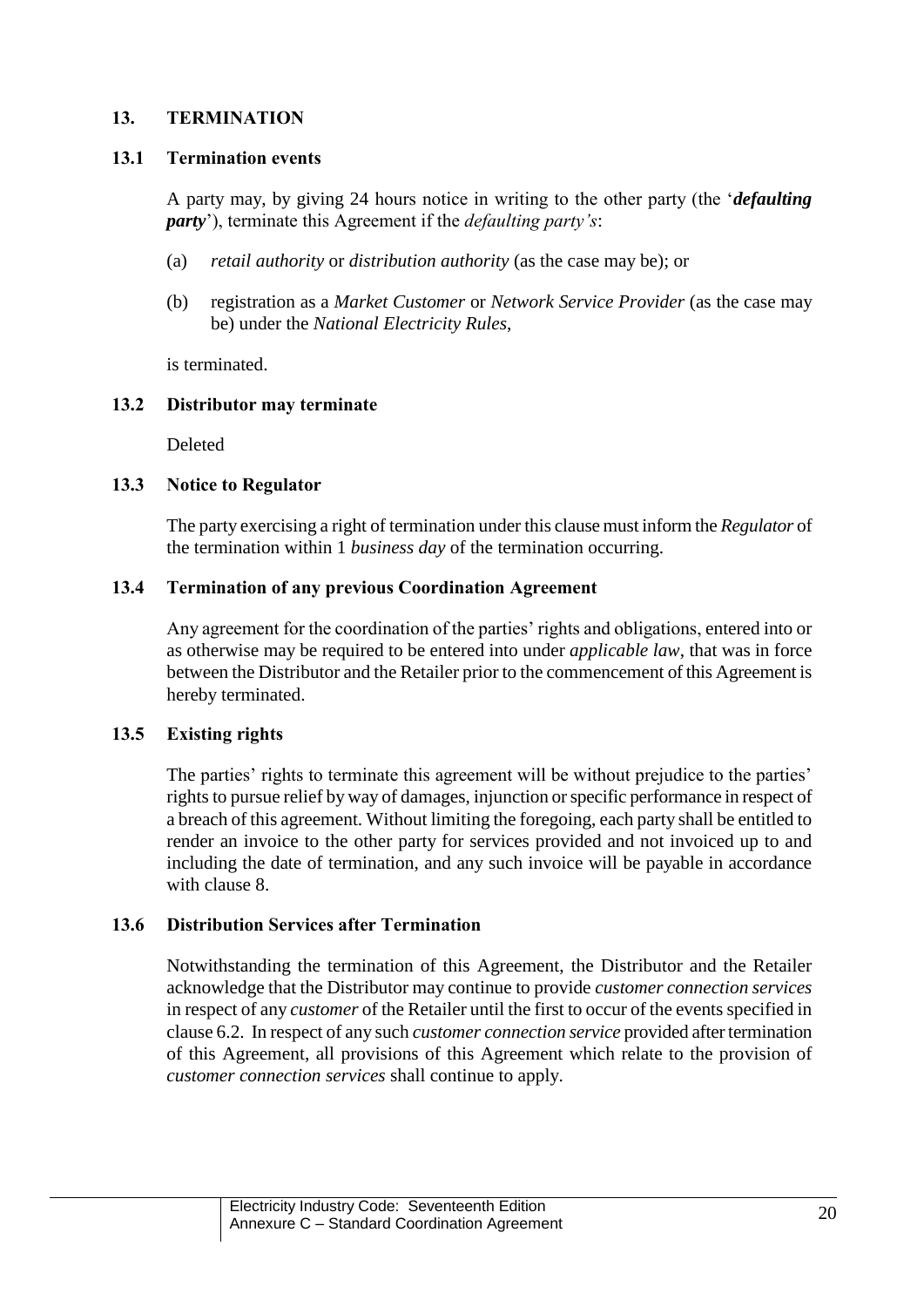## <span id="page-20-2"></span>**14. INDEMNITY**

## <span id="page-20-0"></span>**14.1 Distributor's Indemnity**

Subject to, and to the extent of, any loss suffered by the Distributor caused by, or contributed to by, the Retailer's non-compliance with clauses [15.2,](#page-21-0) [15.3](#page-22-0) or [15.4](#page-22-1) of this Agreement, the Distributor indemnifies the Retailer from and against any:

- (a) *Claim* by a *customer* against the Retailer relating to the quality of, or interruptions to, the *connection* and supply of electricity by the Distributor (other than a *Claim* of the type referred to in claus[e 14.1\(](#page-20-0)b)), where the Distributor would have been liable to that *customer* under its *connection contract* had that *customer* claimed against the Distributor, but only to the extent that the Distributor would have been liable to that *customer* under its *connection contract*;
- (b) *Claim* against the Retailer for breach of any statutory guarantees, conditions, warranties or rights provided by the Competition and Consumer Act 2010 (Cth) or any equivalent consumer protection legislation concerning the *connection* or supply of electricity by the Distributor where:
	- (i) that breach has occurred as a result of the acts or omissions of the Distributor; and
	- (ii) the Retailer has in its contract with the *customer* to which the *Claim* relates sought to limit or exclude its liability to that party for breach of any of the statutory guarantees, conditions, warranties or rights provided by the Competition and Consumer Act 2010 (Cth) or any equivalent consumer protection legislation to the maximum extent permitted by law;
- (c) *Claims* in connection with the wrongful disconnection of a *customer's connection point* by the Distributor, other than *Claims* in connection with a *Service Order Request* under clause [11](#page-17-1) that results in a wrongful disconnection of a *customer*'s *connection point* by the *Distributor*; or
- (d) *Claims* in connection with any failure by the Distributor to comply with clause [15.](#page-21-1)

# <span id="page-20-1"></span>**14.2 Retailer's Indemnity**

Subject to the Distributor complying with clauses [15.2,](#page-21-0) [15.3](#page-22-0) and [15.4,](#page-22-1) the Retailer indemnifies the Distributor from and against any *Claims* in connection with:

- (a) a failure to provide accurate information under clause [3.2;](#page-6-1)
- (b) a *Service Order Request* by the Retailer under clause [11](#page-17-1) that results in a wrongful disconnection of a *customer's connection point* by the Distributor; and
- (c) any failure by the Retailer to comply with clause [15.](#page-21-1)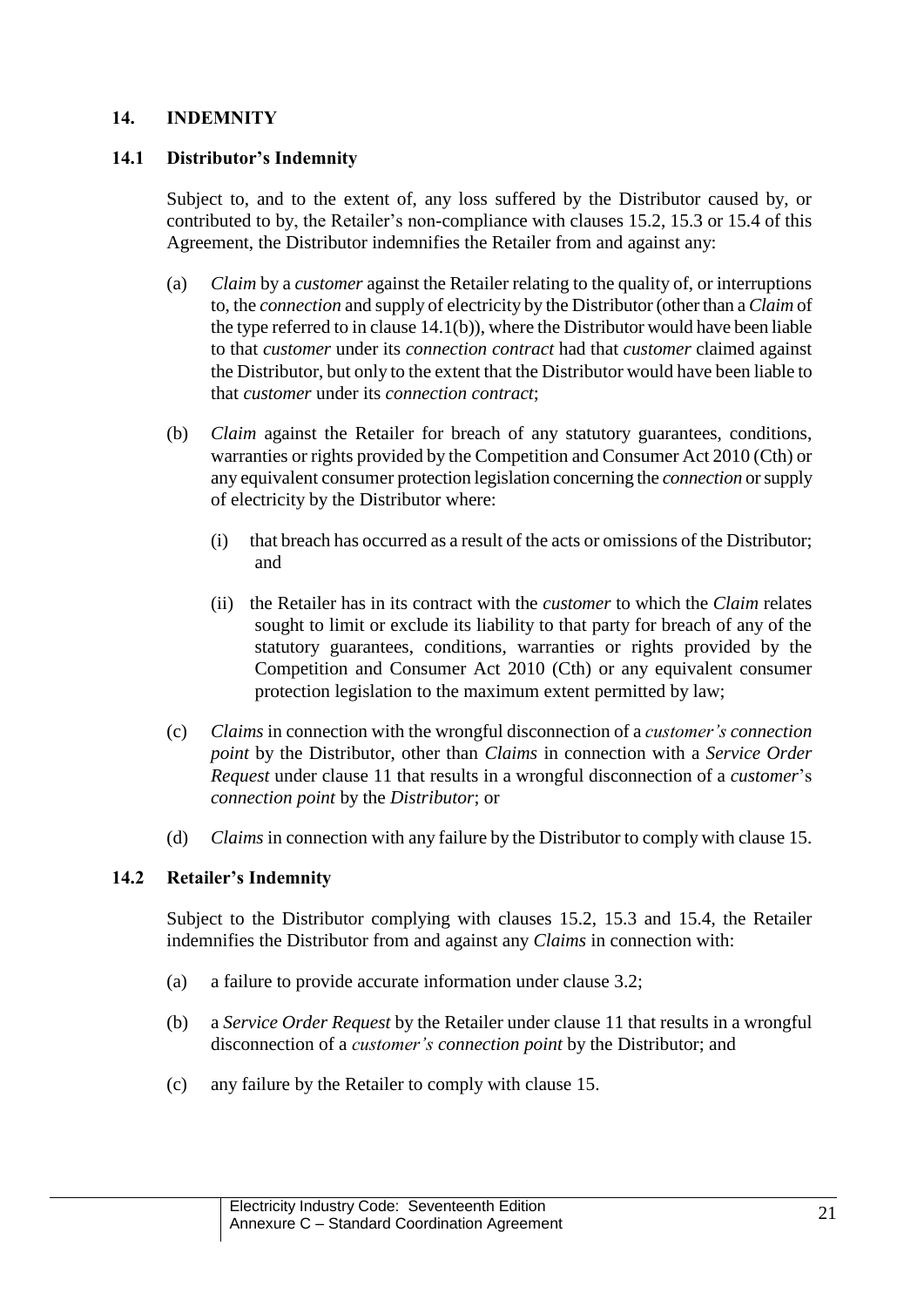# <span id="page-21-2"></span>**14.3 Limit of liability**

To the maximum extent permitted by law, the liability of either party to the other is:

- (a) in the case of *Claims* under clause [14.1\(](#page-20-0)a), limited in the manner set out in that clause;
- (b) in the case of *Claims* under clause [14.1\(](#page-20-0)b) limited to the amount of the Retailer's direct loss incurred in relation to such *Claims*;
- (c) in the case of *Claims* by *customers* for the matters set out in clause [14.1\(](#page-20-0)c) or [14.2\(](#page-20-1)b) limited to \$500,000 per *customer* per financial year for each *Claim* by a *customer*; and
- (d) in the case of *Claims* not covered by clause [14.3\(](#page-21-2)a), (b) or (c), limited to \$500,000 per *Claim*.

Except to the extent provided for in this clause [14,](#page-20-2) or otherwise provided for expressly in this Agreement, neither party will (to the maximum extent permitted at law) be liable to the other for loss of profits, indirect or consequential loss.

### **14.4 National Electricity Law**

Except to the extent provided for in this clause [14,](#page-20-2) nothing in this Agreement affects the immunity provided by section 119 and section 120 of the *National Electricity Law*.

### <span id="page-21-1"></span>**15. ENQUIRIES, COMPLAINTS AND CLAIMS**

#### <span id="page-21-3"></span>**15.1 Referral of enquiries and complaints**

If a party receives an enquiry or a complaint from a *customer* that relates to the other party's *retail contract* or *connection contract* with that *customer*, the receiving party must, as soon as possible after receiving the enquiry or complaint:

- (a) refer that *customer* to the other party; and
- (b) in the case of complaints, notify the other party in writing of the complaint and the *customer's* details (where such information is available).

### <span id="page-21-0"></span>**15.2 Claims and demands**

A party (the '*indemnified party*') must notify the other party (the '*responsible party*') of any *Claim* for which it may be indemnified under clause [14](#page-20-2) and must:

- (a) permit the *responsible party*, entirely at the *responsible party's* expense, to defend or settle the *Claim* as the responsible party sees fit, or, where the *responsible party* does not elect to defend or settle the *Claim*, to have a watching brief and be kept fully informed by the *indemnified party* of the progress of the *Claim*; and
- (b) provide the *responsible party*, at the *responsible party's* expense, with such assistance in respect of the *Claim* as the *responsible party* may reasonably request.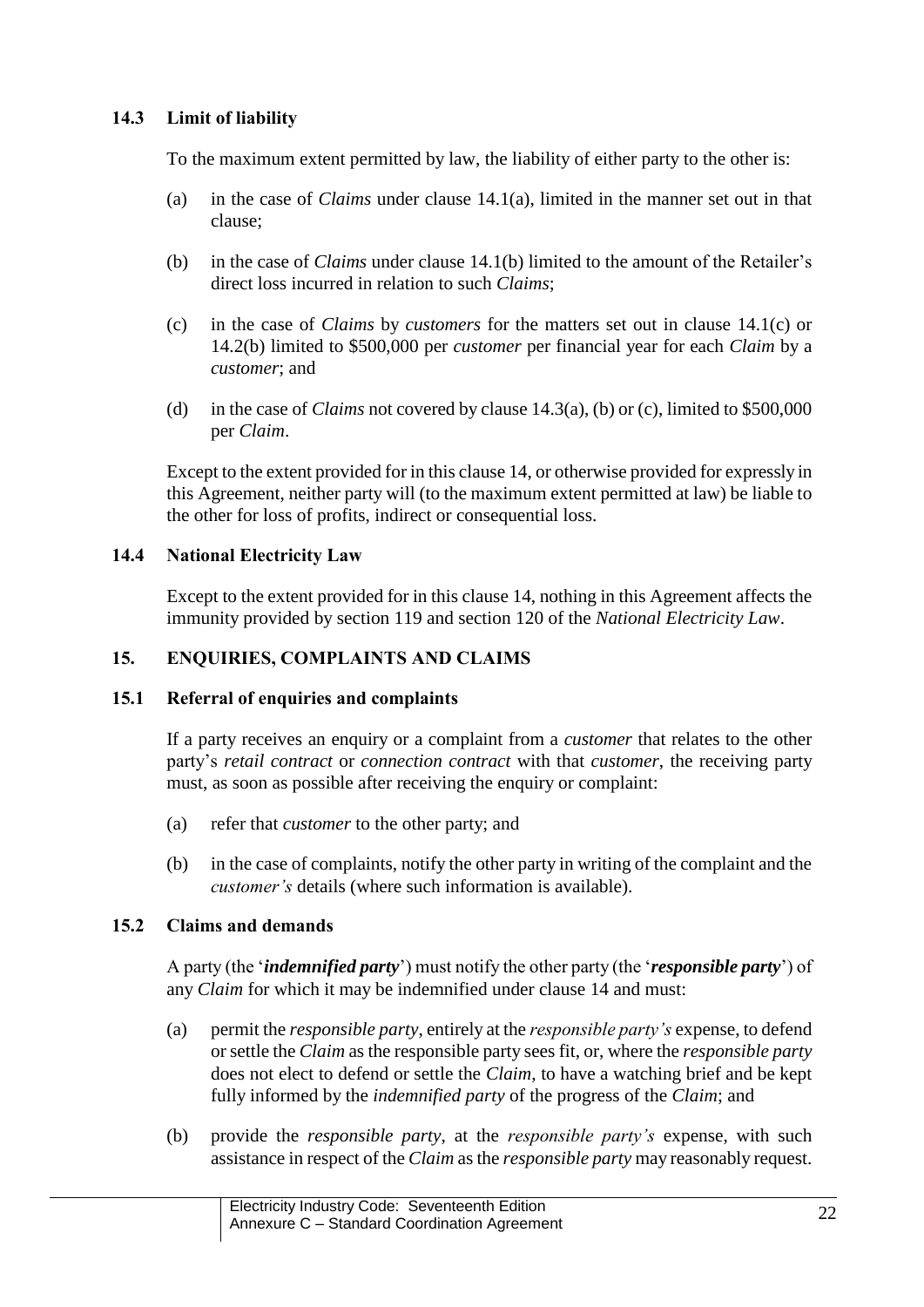If the *responsible party* elects to take over conduct of a *Claim* as contemplated in paragraph (a) the *responsible party* must:

- (c) use all reasonable endeavours to minimise the time taken to defend or settle the *Claim*;
- (d) consult with and where reasonably possible, take account of the views of the *indemnified party* in relation to the progress of the *Claim*; and
- (e) if it becomes aware that the *indemnified party* may have some liability in respect of that *Claim* for which the *indemnified party* will not be indemnified under claus[e 14,](#page-20-2) notify the *indemnified party* of that fact, consult with and keep the *indemnified party* informed in respect of the progress of that *Claim* and comply with the provisions of clause [15.3](#page-22-0) as if references in that clause to the '*indemnified party*' were to the '*responsible party*', and vice versa.

### <span id="page-22-0"></span>**15.3 No admissions**

Except where required by a law to do so, the *indemnified party* must not, in relation to any of the matters referred to in clauses [15.1](#page-21-3) or [15.2:](#page-21-0)

- (a) make any admission or representation prejudicial to the *responsible party*;
- (b) agree to any compromise or settlement;
- (c) do anything else that may be prejudicial to the *responsible party*,

without the *responsible party's* written consent.

#### <span id="page-22-1"></span>**15.4 No unauthorised representations**

The *indemnified party* must not make any representations or warranties to a third party concerning any goods or services being provided by the *responsible party* to that third party (including any representation concerning the nature and quality of any goods or services being provided by the *responsible party* to the third party) which the *indemnified party* is not authorised by this Agreement or otherwise by the *responsible party* to make.

### **16. COMPLIANCE WITH APPLICABLE LAW**

## **16.1 Compliance**

Each party will comply with the obligations imposed on that party by any *applicable law.*

# **16.2 Reasonable assistance**

Each party will:

- (a) give to the other party all reasonable assistance; and
- (b) co-operate with the other party,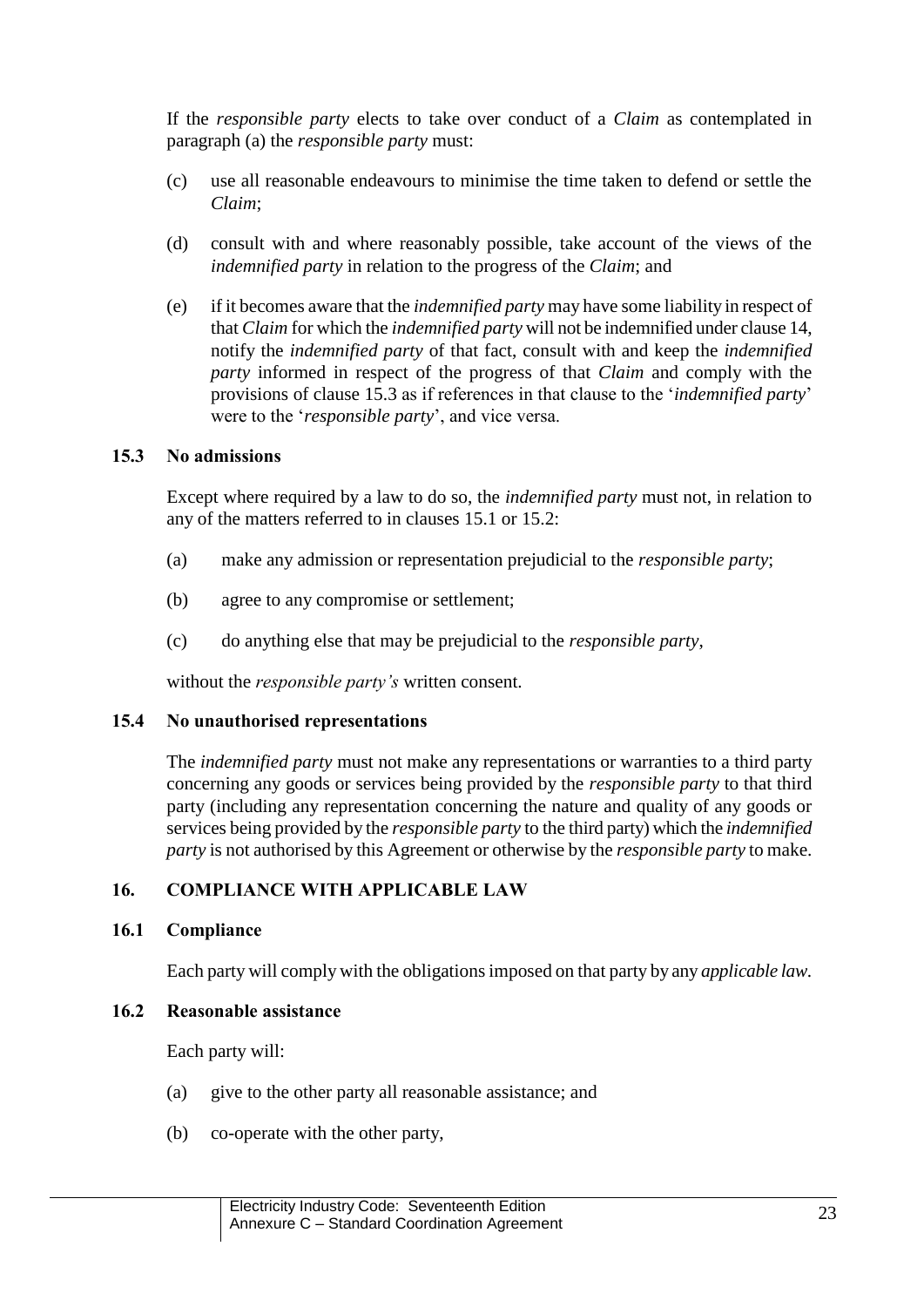so as to allow that other party to comply with any obligations imposed upon that other party under an *applicable law* or this Agreement.

# **16.3 Limitation**

Nothing in this Agreement will limit any right either party may have under an *applicable law* unless that right can be limited in accordance with the provisions of that *applicable law* by agreement between the parties and this Agreement directly or indirectly limits that right.

# <span id="page-23-0"></span>**17. RESOLUTION OF DISPUTES**

### <span id="page-23-1"></span>**17.1 National Electricity Rules disputes – first stage dispute resolution**

If any dispute, controversy or *Claim* ('*dispute*') arises between the parties under or in relation to this Agreement:

- (a) with respect to the application of the *National Electricity Rules*; or
- (b) in relation to which the dispute resolution regime provided for in clause 8.2 of the *National Electricity Rules* otherwise applies,

then the dispute resolution regime provided for in clause 8.2 of the *National Electricity Rules* will apply to that *dispute*.

### <span id="page-23-2"></span>**17.2 Non-National Electricity Rules disputes – first stage dispute resolution**

- (a) If a dispute under or in relation to this Agreement, other than a *dispute* referred to in clause [17.1,](#page-23-1) arises between the parties a party may, by written notice, refer the *dispute* to resolution in accordance with this clause. The notice shall state that it is a notice under this clause and shall identify the *dispute* concerned and the clauses of this agreement relevant to the *dispute*.
- (b) The parties will use their reasonable endeavours to resolve the *dispute* within a period of 10 *business days* from the service of the notice under clause [17.2\(](#page-23-2)a).
- (c) If the *dispute* remains unresolved at the end of the period referred to in clause [17.2\(](#page-23-2)b) then either party may require that the *dispute* be determined under clause [17.3.](#page-23-3)

### <span id="page-23-3"></span>**17.3 Non National Electricity Rules Disputes – reference to Chief Executives or nominees**

- (a) Where claus[e 17.2\(](#page-23-2)c) applies, either party may, by written notice, refer the *dispute*  to resolution by the respective Chief Executives (or the Chief Executives' nominee) of the parties whose resolution, if so reached, shall be binding in accordance with this clause.
- (b) The Chief Executives (or their nominees) will use their reasonable endeavours to resolve the *dispute* within a period of 10 *business days* from the service of the notice under clause [17.3\(](#page-23-3)a).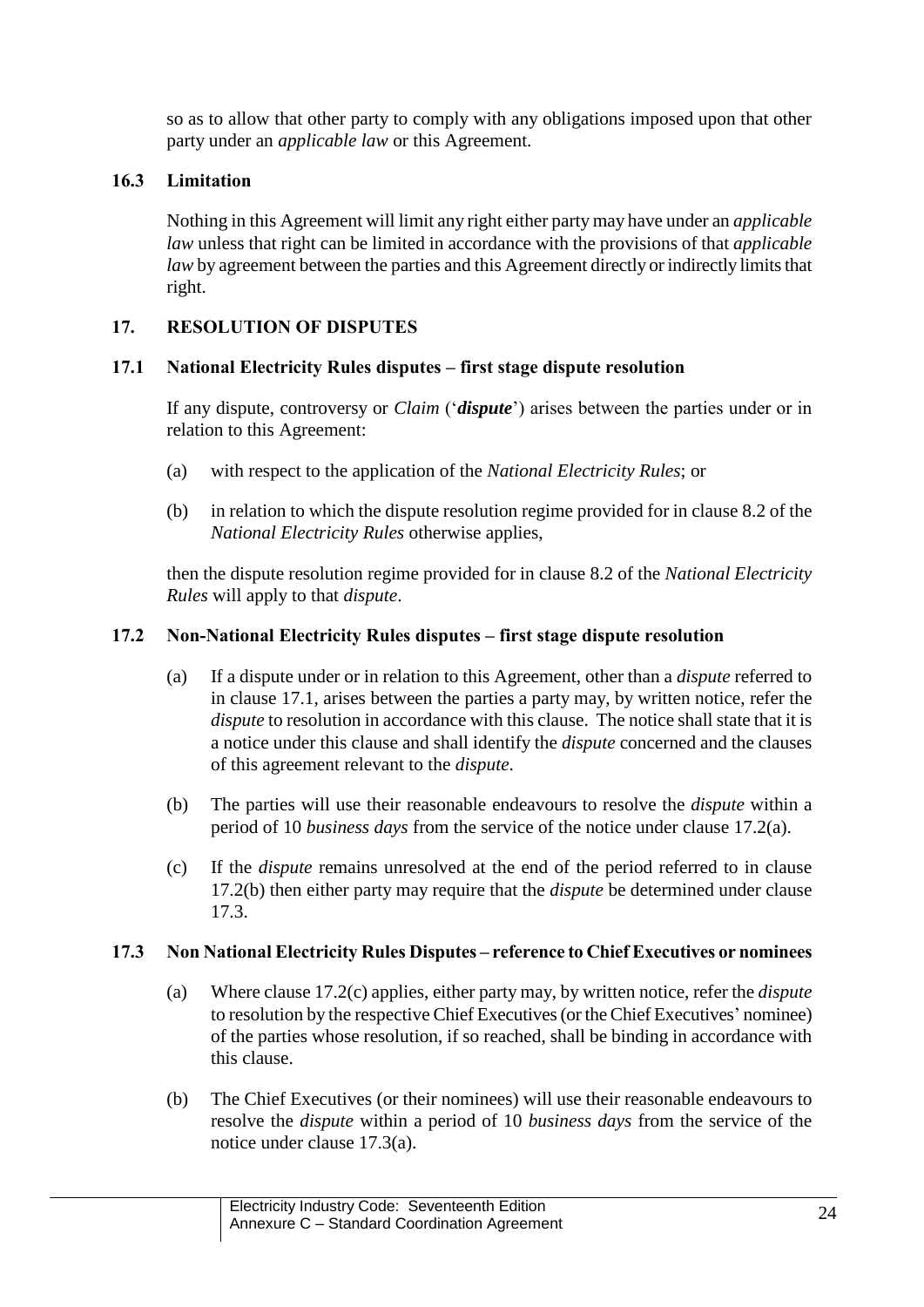(c) If the *dispute* remains unresolved at the end of the period referred to in clause [17.3\(](#page-23-3)b) then either party may require that the *dispute* be determined under clause [17.4.](#page-24-0)

# <span id="page-24-0"></span>**17.4 Non National Electricity Rules Disputes – reference to and appointment of Independent Expert**

- (a) Where clause [17.3\(](#page-23-3)c) applies, either party may require that the *dispute* be determined by an independent expert appointed in accordance with clause [17.4\(](#page-24-0)b) ('*Independent Expert*').
- (b) The party wishing to have the *dispute* determined by an *Independent Expert* will give written notice to that effect to the other party specifying the nature of the *dispute*. The parties will meet and use all reasonable endeavours to agree upon the identity of the *Independent Expert*, but if they are unable to agree within 5 *business days* of the notice, then either party may refer the matter to the President for the time being of the Law Society of Queensland (or, if that body no longer exists, then to the President for the time being of such successor body or association as is then performing the function formerly carried out by the Law Society of Queensland), to nominate a suitably qualified person to act as the *Independent Expert* to determine the *dispute*.

# **17.5 Non-National Electricity Rules Disputes – role of Independent Expert**

The *Independent Expert* will:

- (a) act as an expert and not as an arbitrator;
- (b) have no interest or duty which conflicts, or which may conflict, with his or her function as the *Independent Expert*;
- (c) determine the genuineness or otherwise of a *dispute*;
- (d) not be a former or current employee or representative of either party or of a related body corporate of either of them;
- (e) disclose fully to the parties, before being appointed, any interest or duty which may conflict with his or her position; and
- (f) treat all matters related to the *dispute*, including the existence of the *dispute*, as confidential.

### **17.6 Non-National Electricity Rules Disputes – representation and evidence**

Each party:

- (a) may be legally represented at any hearing before the *Independent Expert*;
- (b) will be entitled to produce to the *Independent Expert* any materials or evidence which that party believes is relevant to the *dispute*; and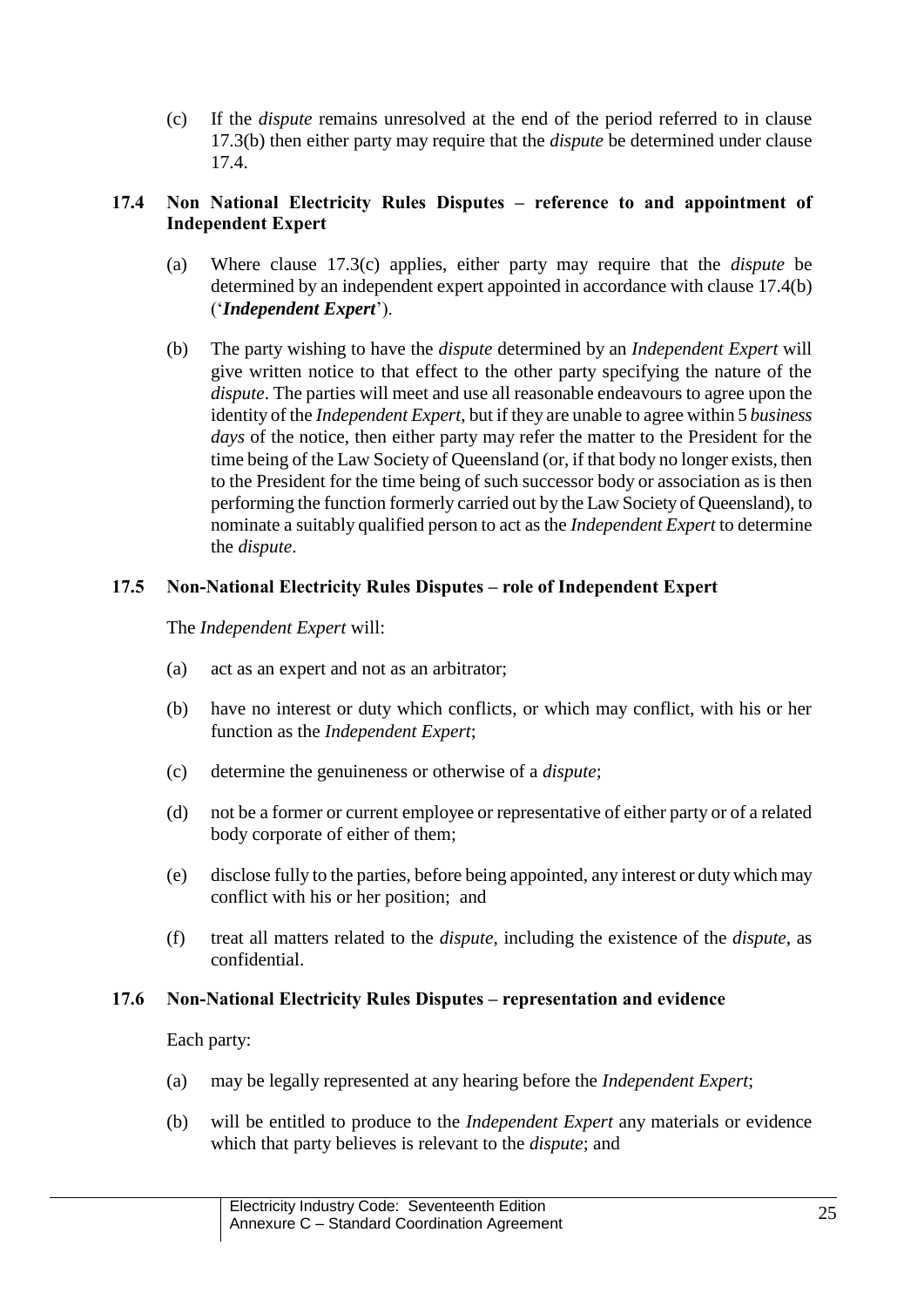(c) will make available to the *Independent Expert* all materials requested by him or her and all other materials which are relevant to his or her determination.

# **17.7 Non-National Electricity Rules Disputes – rules of evidence**

The *Independent Expert* will not be bound by the rules of evidence.

### **17.8 Non-National Electricity Rules Disputes – power**

The *Independent Expert* will have the power to inform himself or herself independently as to the facts to which the *dispute* relates and to take such measures as he or she thinks fit to expedite the determination of the *dispute*.

### **17.9 Non-National Electricity Rules Disputes – determination**

The *Independent Expert* will make a determination on the *dispute* and:

- (a) will determine what, if any, adjustments may be necessary between the parties; or
- (b) if relevant, determine the amendments required to the terms of this Agreement.

The determination of the *Independent Expert* will be, in the absence of bias or manifest error, final and binding upon the parties.

### **17.10 Non-National Electricity Rules Disputes – costs**

The costs in relation to a determination by the *Independent Expert* will be dealt with as follows:

- (a) the remuneration of the *Independent Expert* will be borne equally by the parties;
- (b) unless the parties otherwise agree, the *Independent Expert* will determine which party will bear the costs of the determination and in what proportion, having regard to the degree to which he or she considers that party was at fault or unreasonable in failing to agree to the matter under reference, and that party will bear those costs accordingly; and
- (c) the parties will bear their own costs incurred in the preparation and presentation of any submissions or evidence to the *Independent Expert*.

### **17.11 Non-National Electricity Rules Disputes – obligations not suspended**

Except as otherwise provided by this Agreement, no party is relieved from performance of an obligation during the investigation and determination of a *dispute* by an *Independent Expert*.

### **17.12 Disputes generally**

(a) No party may have recourse to litigation without first having complied with this clause [17.](#page-23-0)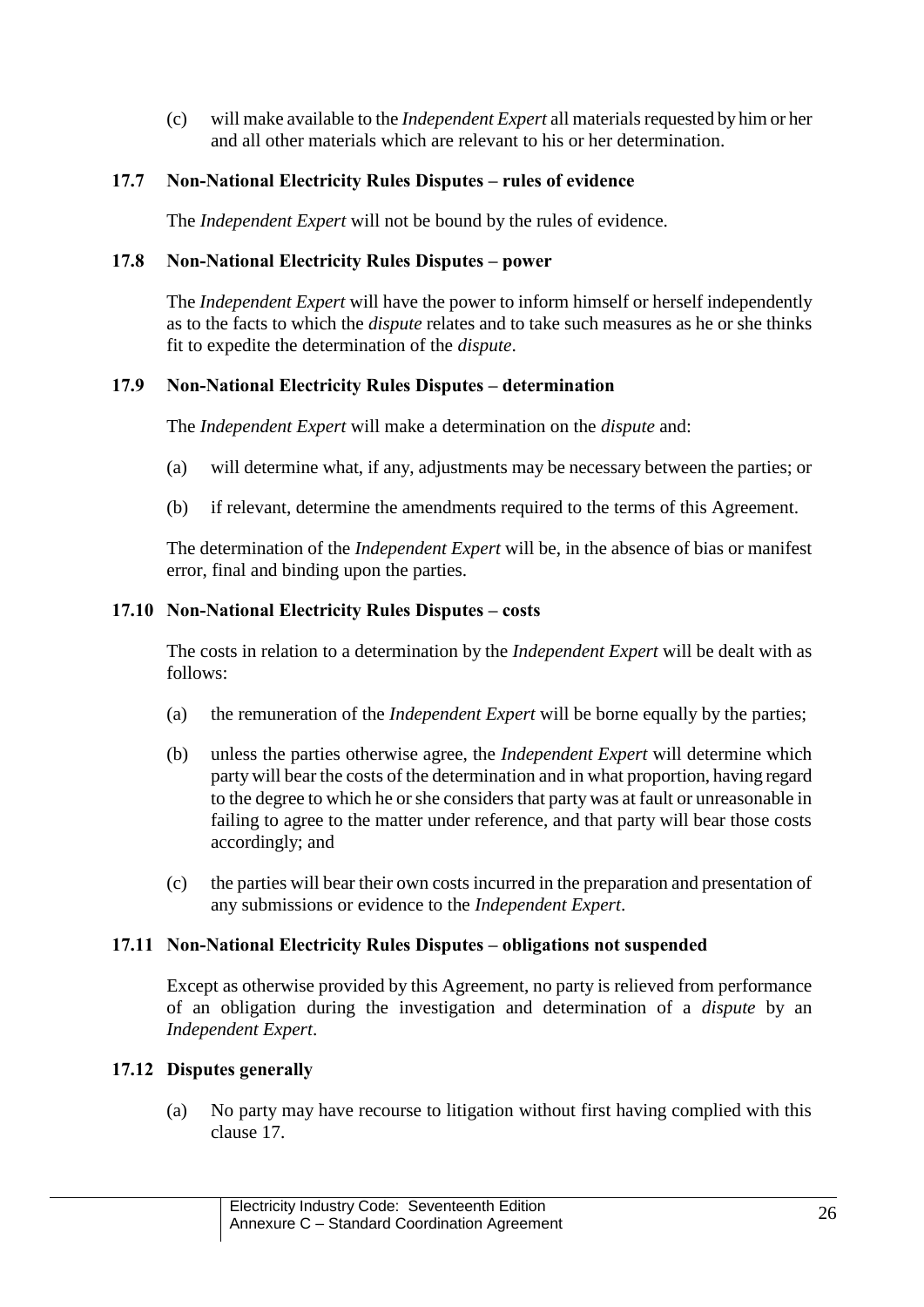(b) This clause [17](#page-23-0) does not prevent a party seeking an urgent interlocutory injunction from a court of competent jurisdiction.

## **17.13 Survival**

This clause [17](#page-23-0) survives the termination or expiration of this Agreement.

# **18. ASSIGNMENT AND DISPOSAL**

### <span id="page-26-2"></span>**18.1 General**

Subject to clause[s 18.3](#page-26-0) an[d 18.4,](#page-26-1) a party ('*disposing party*') must not *dispose* of all or any part of its right, title and interest under this Agreement without the consent of the other party ('*consenting party*').

### **18.2 Consent**

If a *disposing party* requests the *consenting party* to give its consent to a *disposal* under clause [18.1](#page-26-2) then the *consenting party* must not unreasonably withhold or delay that consent or give that consent subject to unreasonable conditions.

### <span id="page-26-0"></span>**18.3 Disposal by force of law**

If, by force of a law in Queensland, the right, title, interest and obligations (whether arising before or after the transmission, transfer, vesting or assumption referred to below) of the *disposing party* under this Agreement are, or are expressed to be, transmitted, transferred or vested in, or assumed by, an assignee, then that transmission, transfer, vesting or assumption (as the case may be) is effective and does not require the *consenting party's* consent under clause [18.1.](#page-26-2)

### <span id="page-26-1"></span>**18.4 Other permitted disposals**

A *disposing party* may, without the consent of the other party, *dispose* of any or all of its rights, obligations and interest under this Agreement to a person if that person:

- (a) is an entity to which all or a material part of the assets of the *disposing party* are transmitted, transferred or vested as part of a reconstruction or privatisation of the *disposing party*;
- (b) has all the authorities, registrations and approvals necessary for that person to own, operate or control the relevant electricity business in Queensland; and
- (c) executes and delivers to the *consenting party*, a deed prior to the *disposal* by which the assignee agrees to assume obligations (whether arising before or after the disposal) which are substantially equivalent to the *disposing party's* obligations under this Agreement.

#### **18.5 Execute documents**

Each party must execute all documents reasonably required to effect the *disposals* contemplated by clauses [18.1](#page-26-2) to [18.4.](#page-26-1)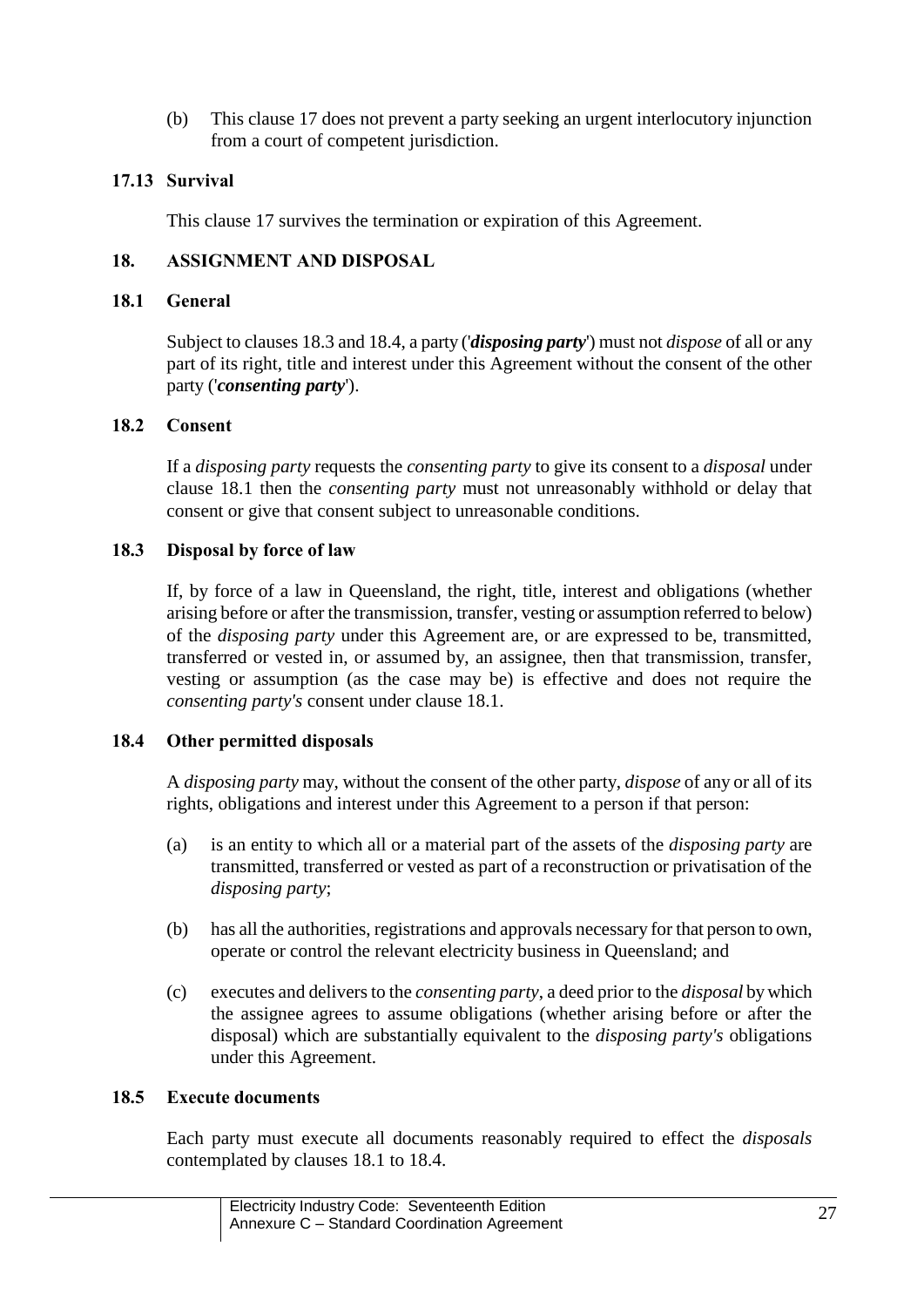### <span id="page-27-0"></span>**19. NOTICES**

#### <span id="page-27-1"></span>**19.1 Method of Giving Notices**

A notice, consent, approval or other communication (in this clause [19](#page-27-0) called a '*notice*') given under this Agreement, shall be in writing, signed by or on behalf of the person giving it, addressed to the person to whom it is to be given and:

- (a) delivered;
- (b) sent by pre-paid mail; or
- (c) transmitted by facsimile or electronic mail,

to that person's address.

A *notice* given pursuant to clauses [5.2\(a\)](#page-7-0) or [5.3\(b\)](#page-8-1) may be given in any reasonable manner as notified from time to time by the Distributor in the Distributor's *Operational Procedures*.

The requirements of this clause [19.1](#page-27-1) do not apply to communications between the parties under the *B2B Procedures*.

### **19.2 Time of Receipt**

A *notice* given to a person in accordance with this clause [19](#page-27-0) is treated as having been given and received:

- (a) if delivered, on the day of delivery if a *business day*, otherwise on the next *business day*;
- (b) if sent by pre-paid mail, on the second *business day* following posting; and
- (c) if transmitted by facsimile and a correct and complete transmission report is received, on the day of transmission if transmitted before 5.00 p.m. on a *business day*, otherwise on the next *business day*;
- (d) if transmitted by electronic mail, on the day of the transmission if transmitted before 5.00pm on a *business day*, otherwise on the next *business day*.

#### **19.3 Address for Notices**

For the purposes of this clause [19,](#page-27-0) a party may take the address and facsimile number of the other party to be the last address or number notified to it by that other party.

## **20. CHANGES TO APPLICABLE LAW**

#### <span id="page-27-2"></span>**20.1 Amendments to Agreement**

If after the date this Agreement is signed:

(a) an *applicable law* is introduced or commences operation;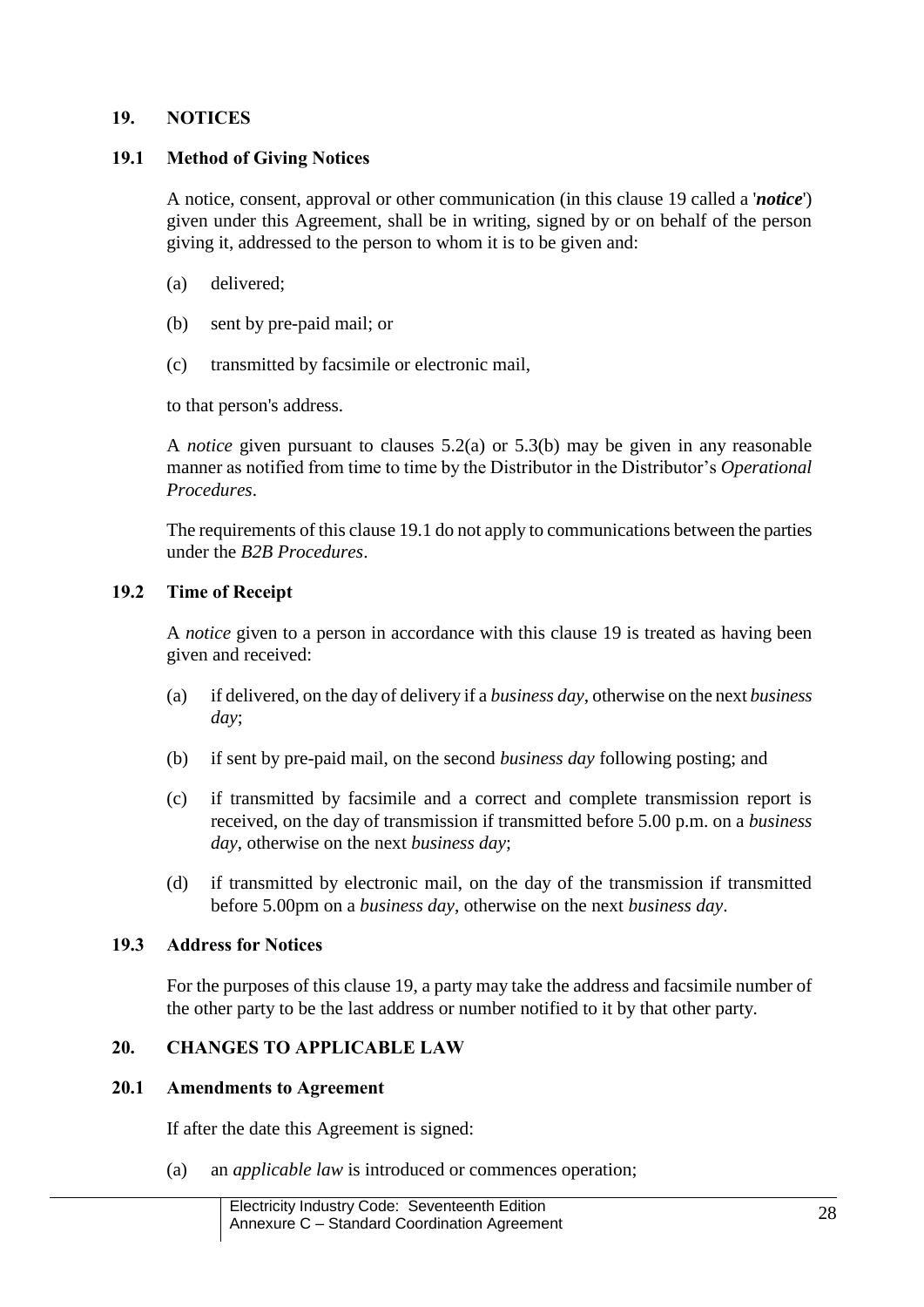- (b) an *applicable law* is modified, re-enacted or substituted; or
- (c) the interpretation of an *applicable law* changes,

then, subject to claus[e 20.2,](#page-28-0) this Agreement will be interpreted (as far as possible) in such a way as to enable compliance with that *applicable law*.

### <span id="page-28-0"></span>**20.2 Negotiation**

If any of the events referred to in clause [20.1](#page-27-2) has or will have a material effect on the position of either party, the parties will negotiate in good faith any amendments required to be made to this Agreement as a result of that event to return the parties substantially to their respective positions under this Agreement prior to event occurring. If the parties are unable to agree upon such amendments within 28 days of commencing negotiations, that dispute will be resolved in accordance with clause [17](#page-23-0) of this Agreement.

### **21. GENERAL**

### **21.1 Entire Agreement**

This Agreement constitutes the entire agreement of the parties on the subject matter. The only enforceable obligations and liabilities of the parties in relation to the subject matter are those that arise out of the provisions contained in this Agreement. All representations, communications and prior agreements in relation to the subject matter are merged in and superseded by this Agreement.

### **21.2 Waiver**

A failure of a party at any time to require full or part performance of any obligations under this Agreement does not affect in any way the rights of that party to require that performance subsequently.

#### **21.3 Variations to Agreement**

No variation of this Agreement will be effective unless it is in writing and signed by the parties.

### **21.4 Severability**

Any provision of this Agreement which is invalid or unenforceable may (without affecting any other provision) be read down so as to ensure it is valid and enforceable during that period without affecting the remaining provisions of this Agreement. If that provision cannot be so read down, then it will not operate between the parties until (if at all) it becomes valid and enforceable.

### **21.5 Remedies Cumulative**

The rights and remedies provided in this Agreement do not exclude any rights or remedies provided by any *applicable law*.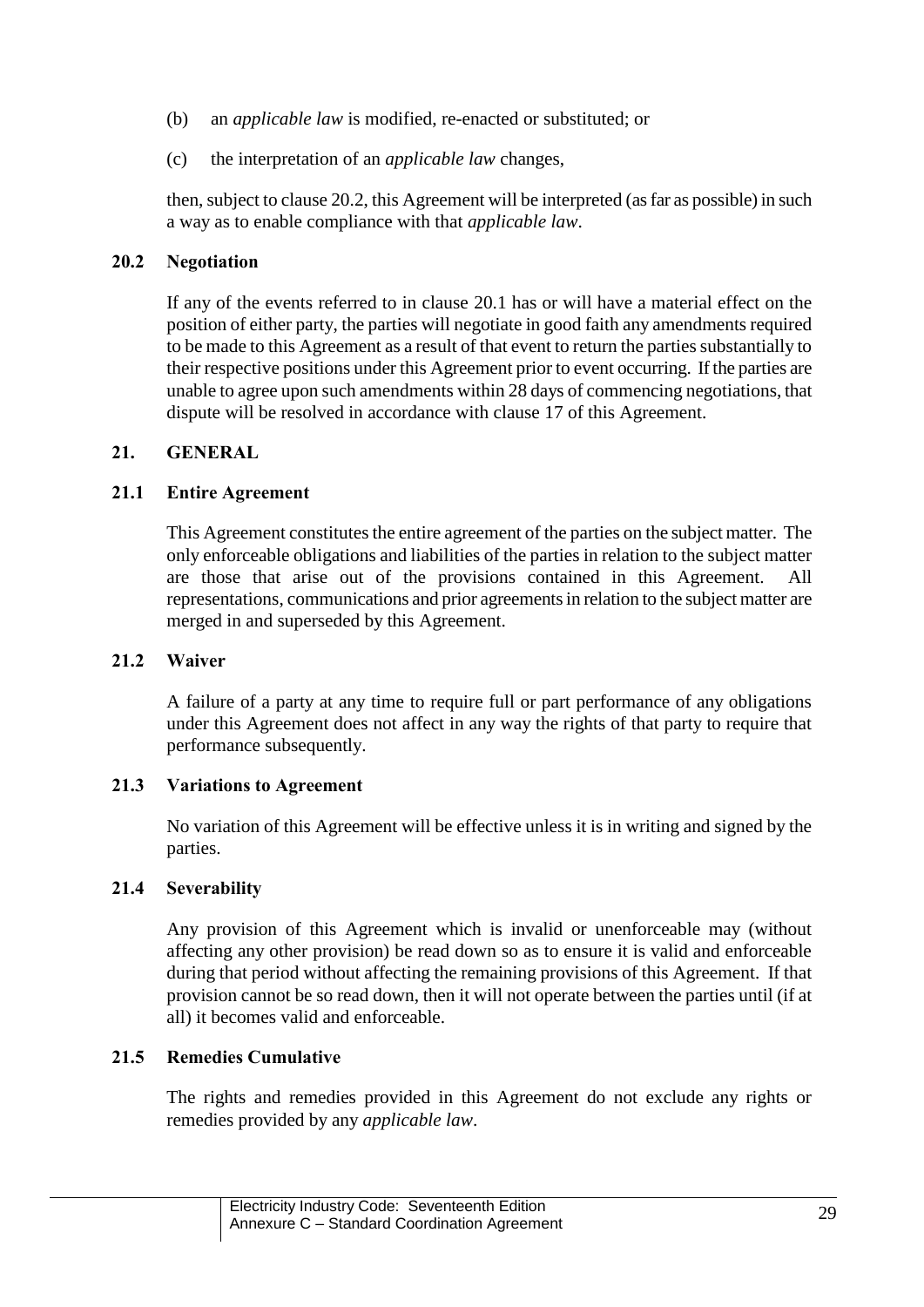## **21.6 Governing Law**

This Agreement is governed by the laws of Queensland and the parties submit to the jurisdiction of the courts of that State.

## **21.7 No Agency or Partnership**

Except as provided for in claus[e 23.8,](#page-32-0) nothing in this Agreement constitutes any agency, partnership or joint venture relationship between the parties.

# <span id="page-29-1"></span>**21.8 Costs**

- (a) Subject to clause [21.8\(](#page-29-1)b), each party will bear its own legal and other costs in relation to the negotiation and documentation of this Agreement.
- (b) Each party will bear half of any stamp duty payable in respect of this Agreement.

# <span id="page-29-2"></span>**22. CONFIDENTIALITY**

### <span id="page-29-0"></span>**22.1 General Obligation**

- (a) For the purposes of this Agreement, '*Confidential Information*' means:
	- (i) the terms of this Agreement and the operations and dealings under this Agreement; and
	- (ii) all information exchanged between the parties under this Agreement or during the negotiations preceding the signing of this Agreement,

but excludes information which is in the public domain or which is lawfully obtained from another source.

- (b) Except as otherwise permitted in this Agreement:
	- (i) each party ('**recipient**') must treat as confidential all *Confidential Information* of the other party ('**disclosing party**') in its possession;
	- (ii) a *recipient* may not disclose *Confidential Information* of the *disclosing party* to third parties without the prior written consent of the *disclosing party*; and
	- (iii) a *recipient* must take reasonable precautions to ensure that its representatives maintain the confidentiality of that *Confidential Information*.
- (c) A *recipient* may make such disclosures of *Confidential Information* as are required by law or by the rules of any recognised stock exchange or by an Authority having jurisdiction over the *recipient*.
- (d) Where the *recipient* of *Confidential Information* is a Government Owned Corporation, it may make such disclosures of *Confidential Information* as are required by its Shareholding Ministers or their advisors, provided that the recipient of the *Confidential Information* is advised of its confidential nature and requested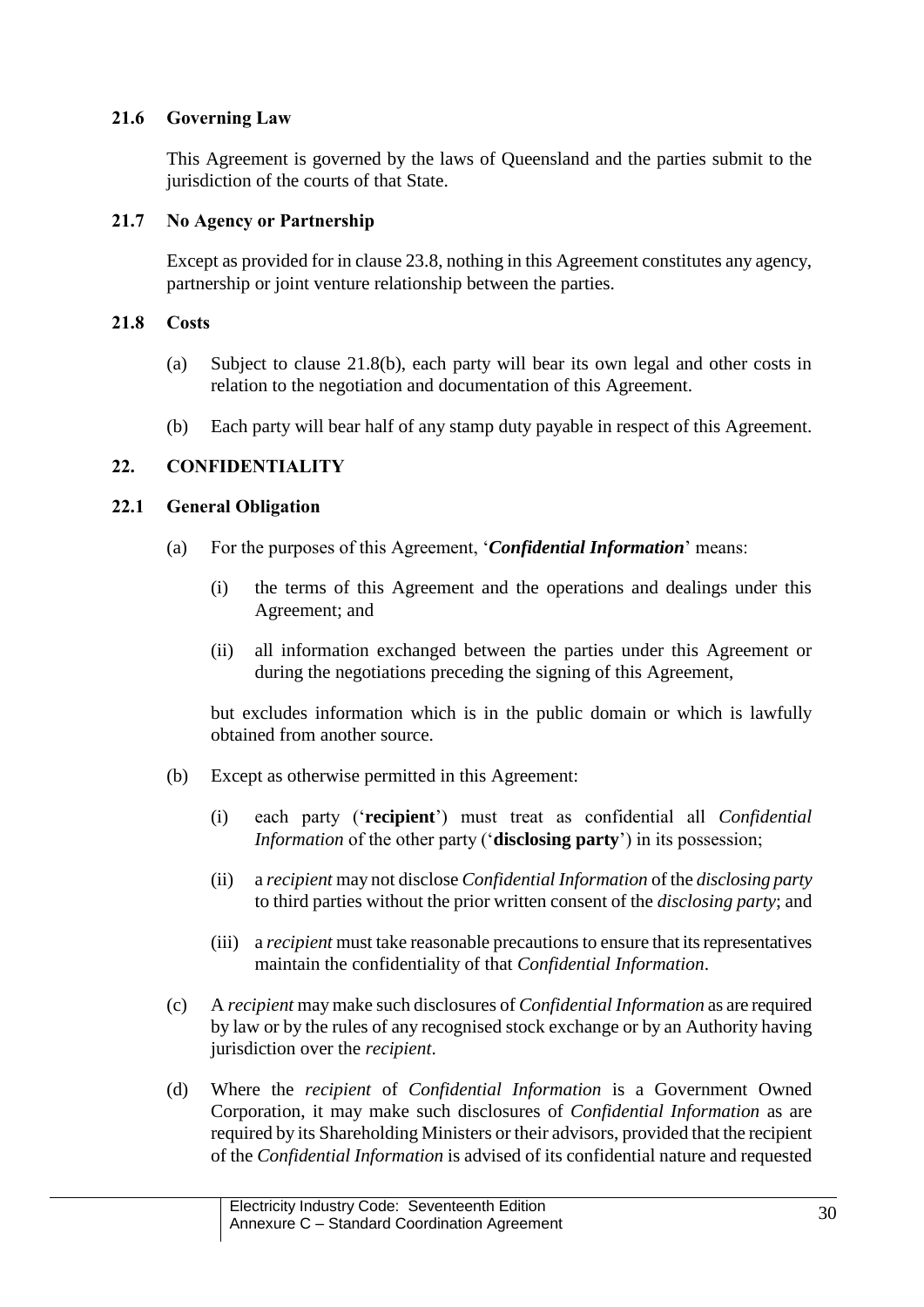also to hold the *Confidential Information* in confidence and that disclosure of that information does not result in a breach of any *applicable law*.

- (e) To the extent practicable, before disclosing *Confidential Information* in reliance on clause[s 22.1\(](#page-29-0)c) o[r 22.1\(](#page-29-0)d), a *recipient* must give reasonable notice to the *disclosing party* that its *Confidential Information* is going to be disclosed, including in that notice reasonable details of the circumstances of the proposed disclosure.
- (f) A *recipient* may disclose *Confidential Information* to any of the undermentioned persons whose legitimate interests reasonably require disclosure and who have first agreed in writing with the *disclosing party* to be bound by the confidentiality obligations imposed upon the *recipient* under this Agreement:
	- (i) any financier, prospective financier or recognized ratings agency;
	- (ii) any employee or any professional adviser;
	- (iii) any assignee or bona fide prospective assignee;
	- (iv) any third party or their advisors in connection with the proposed *disposal* of the recipient, any of its substantial assets or all or a significant part of its business undertaking.
- (g) If this Agreement permits a *recipient* to disclose *Confidential Information* to another person for a purpose, the *recipient* shall use all reasonable endeavours to limit the disclosure to those matters which reasonably need to be disclosed in order to accomplish that purpose.
- (h) The rights and obligations contained in this clause [22](#page-29-2) shall survive termination of this Agreement, and shall continue in full force and effect after such termination for five years.

For the purposes of this Agreement, information is not generally and publicly available merely because it is known to *AEMO*, an Authority, another Network Service Provider, a generator or another retailer.

#### <span id="page-30-0"></span>**23. GST**

### **23.1 Definitions**

In this clause:

**'Adjustment Event'** and **'Adjustment Note'** have the meanings given in the *A New Tax System (Goods and Services Tax) Act 1999 (Cwlth)*;

**'GST Charge'** has the meaning given in clause [23.3;](#page-31-0)

**'GST Rate'** means the rate at which *GST* is payable in respect of a *Taxable Supply* under the *GST law* from time to time;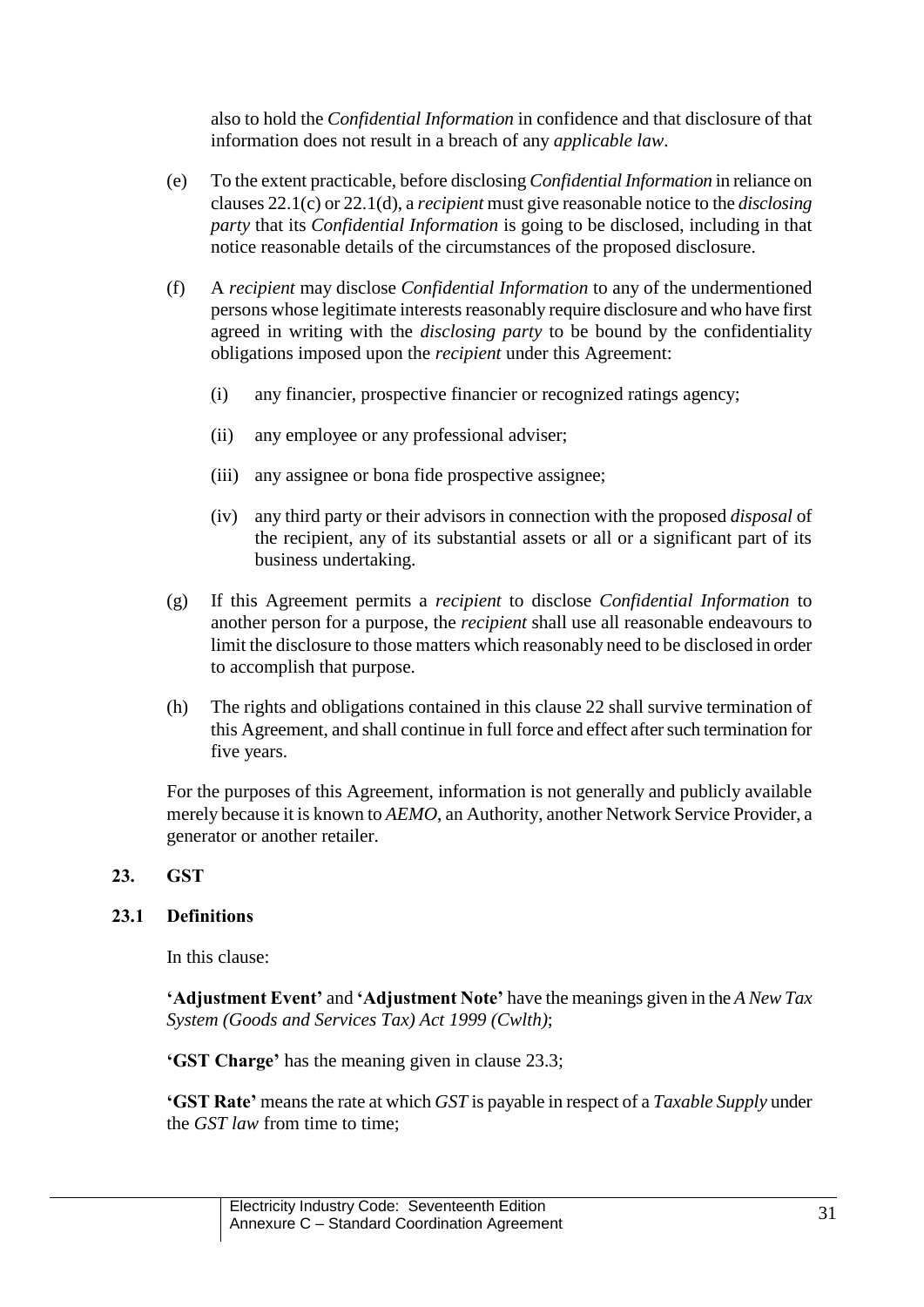**'Input Tax Credit'** has the meaning given in section 195-1 of the *A New Tax System (Goods And Services Tax) Act 1999 (Cwlth)*;

'**Recipient'** means the party who receives a *Taxable Supply* under this Agreement;

**'Supplier'** means the party who supplies a *Taxable Supply* under this Agreement.

# **23.2 Effect of GST on Indemnities and Similar Payments**

If an amount of money is payable by one party ('*payer*') to the other ('*payee*') as an indemnity or reimbursement or otherwise calculated by reference to a loss, cost, expense or other amount paid or incurred by the *payee* (an '*indemnity amount*') then:

- (a) the amount that would otherwise be payable must be reduced by the amount of any *Input Tax Credit* to which the *payee* is entitled in respect of the *indemnity amount*; and
- (b) the *payee* must, if required by the *payer*, provide reasonable substantiation of the amount of *Input Tax Credit* to which the *payee* is entitled, or of the fact that the *payee* is not entitled to *Input Tax Credits*, as the case may be.

# <span id="page-31-0"></span>**23.3 GST Charge for Taxable Supplies**

If and to the extent that any amount payable by one party ('*Recipient*') to the other ('*Supplier*') under this Agreement is consideration for a *Taxable Supply* by the *Supplier* then in addition to the amount that would be payable otherwise than under this sub-clause ('*base amount*') the *Recipient* must, if the *Supplier*issues a valid *Tax Invoice* for the *base amount* and *GST Charge*, pay a *GST Charge* calculated by multiplying the base amount by the *GST Rate*.

### **23.4 Non Monetary Consideration**

If a supply made under this Agreement is a *Taxable Supply* made for non-monetary consideration then:

- (a) the *Supplier* must provide the *Recipient* with a valid *Tax Invoice* which states the nature of the *Taxable Supply* and the nature and *GST* inclusive market value (within the meaning of the *GST law*) of the non-monetary consideration; and
- (b) the *Recipient* must pay the *Supplier* a *GST Charge* equivalent to the *GST* payable by the *Supplier* on the *Taxable Supply*.

# **23.5 Time for Payment of GST Charge**

Subject to the *Recipient* having received a valid *Tax Invoice*, the *Recipient* must pay a *GST Charge* payable under this clause at the same time as the base payment or any part of the base payment is due and payable by the *Recipient*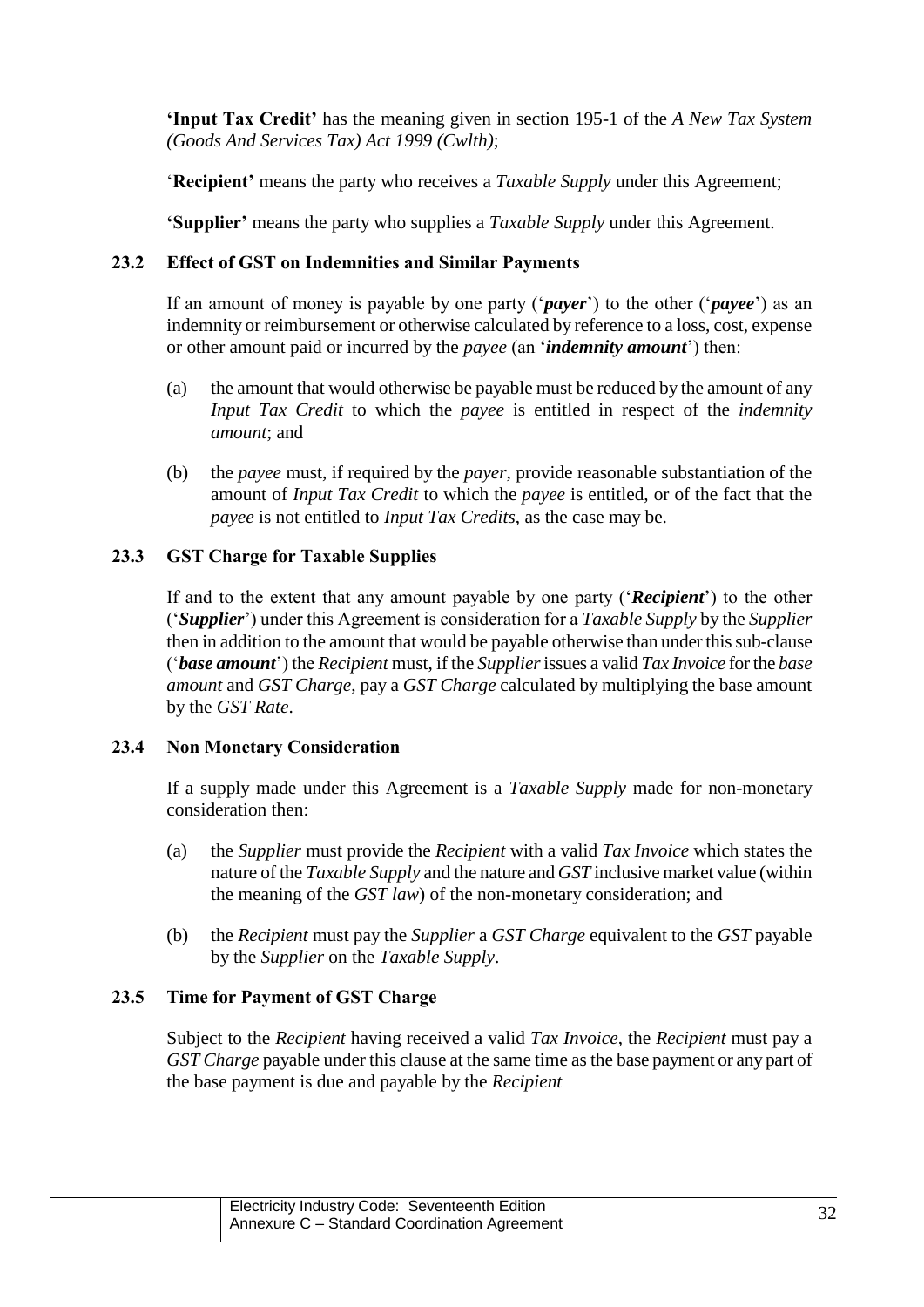# **23.6 Tax Invoices and Adjustment Notes**

In respect of any *Taxable Supply* under this Agreement, the *Supplier* must provide to the *Recipient*:

- (a) a *Tax Invoice* when consideration is claimed or payable; and
- (b) an *Adjustment Note* in respect of any *Adjustment Event*.

## **23.7 Registration**

Each party must be registered for *GST* purposes.

# <span id="page-32-0"></span>**23.8 Agency arrangements for GST purposes**

The Distributor appoints the Retailer as its agent for GST purposes in order to bill and collect any *distributor charges* due from *customers* to the Distributor under the relevant *connection contracts* for those *customer*s.

# <span id="page-32-1"></span>**23.9 Scope of agency**

To the extent that the Retailer, in issuing bills to *customer*s, acts as the Distributor's agent for *GST* purposes:

- (a) the Retailer must take all reasonable steps to ensure that acts done on behalf of the Distributor comply with the Distributor's obligations to *customer*s under the *GST law*, and in particular that any bill issued to a *customer* is issued in the form and manner required by the *GST law* for a *Tax Invoice* or, as applicable, an *Adjustment Note*;
- (b) the Retailer is entitled to assume that any amount stipulated in the Distributor's *statement of charges* in respect of a *customer* is the full amount chargeable by the Distributor (including any amount which the Distributor includes in its charges to cover GST obligations); and
- (c) the Distributor must do all acts and execute all documents which are reasonably necessary to be done in order to permit the Retailer to comply with its obligations under clause [23.9\(](#page-32-1)a), and the Retailer must inform the Distributor of its requirement for such acts and documents.

# **23.10 Arrangement under s 153-B or other provision of the GST Law**

- (a) The parties acknowledge that it is contemplated there may be a change in the *GST law* (a '*153-B amendment*') to the effect that where a party ('*agent*') who issues bills to and collects money from a *customer* on behalf of another party ('*principal*') in respect of *Taxable Supplies* made by the *principal* to the *customer*, subject to the *agent* and *principal* entering into an agreement that complies with specified criteria ('*complying agreement*') the law will deem that:
	- (i) there is a *Taxable Supply* by the *principal* to the *agent*, and the money paid by the *agent* to the *principal* is consideration for the *Taxable Supply*; and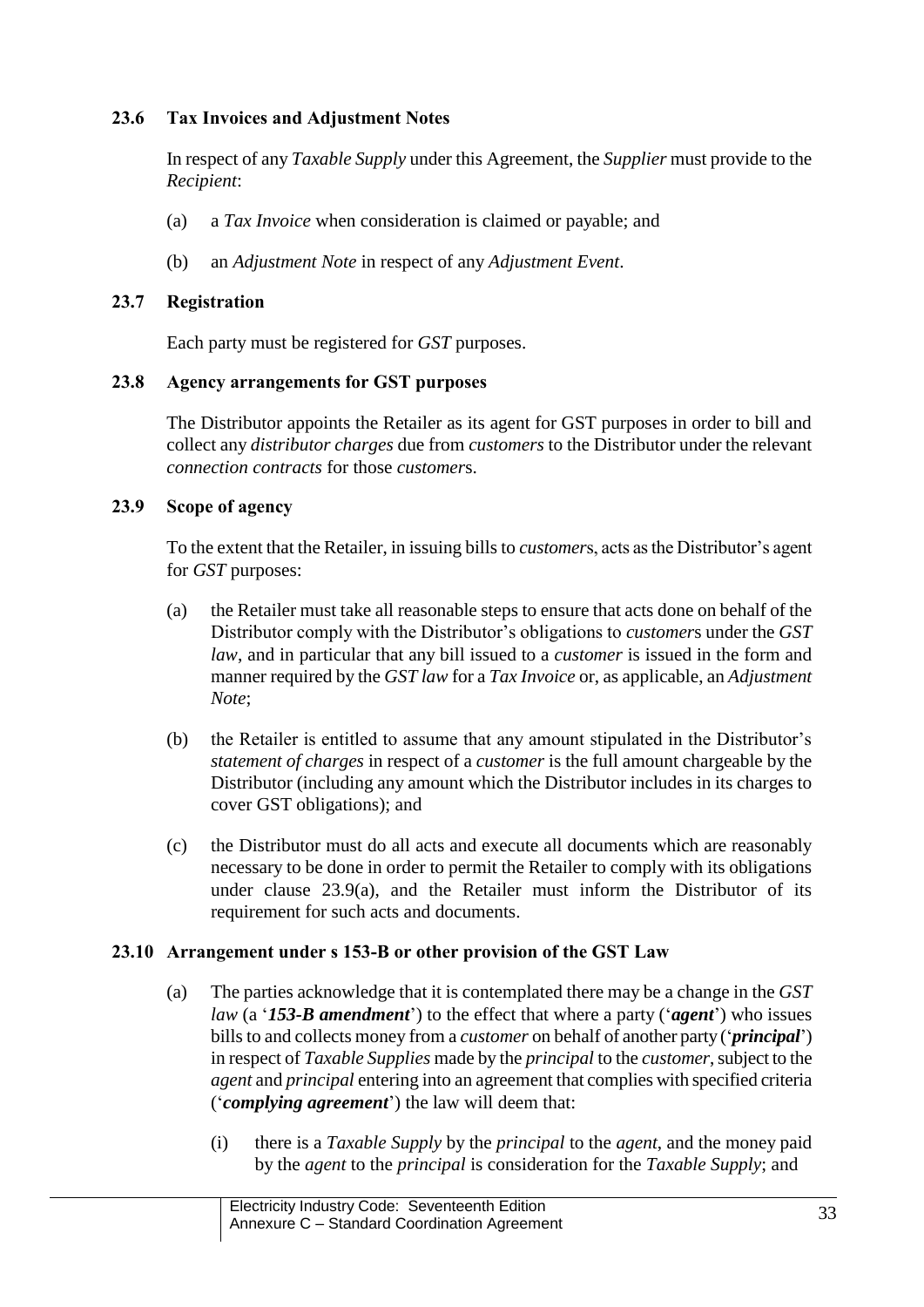- (ii) there is a *Taxable Supply* by the *agent* to the *customer*, and the money paid by the *customer* to the *agent* is consideration for the *Taxable Supply*.
- (b) If there is a *153-B amendment*, the parties must negotiate in good faith to enter into a *complying agreement*, and to amend this Agreement accordingly.

# **24. FORCE MAJEURE**

### **24.1 Suspension of obligations**

If a party is unable wholly or in part to perform on time as required any obligation under this Agreement (other than an obligation to pay money) by reason of the occurrence of a *force majeure event*, that obligation shall be suspended, without liability, so far as the party's ability to perform is affected by the *force majeure event*.

# <span id="page-33-0"></span>**24.2 Mitigation of force majeure event**

A party affected by a *force majeure event* shall use its best endeavours to remove the effect of such *force majeure event* affecting its performance of this Agreement, but nothing in this clause requires it to settle any industrial dispute otherwise than as that party in its absolute discretion sees fit.

# **24.3 Notice**

Subject to clause [24.2,](#page-33-0) if a party reasonably considers that a circumstance has arisen which constitutes or is likely to constitute or result in a *force majeure event*, it shall as soon as reasonably practicable thereafter give to the other party notice containing full particulars of the *force majeure event* including its nature and likely duration, the obligations affected by it and the nature and extent of its effect on those obligations and the steps taken to remove, overcome or minimise its effects.

### **25. INFORMATION EXCHANGE**

To the extent permitted by law, and subject to any legislative, contractual or other obligations of confidentiality each party must use its reasonable endeavours to provide the other party at no cost and in a timely manner any information or documentation which the other party reasonably requires to carry out its obligations under this Agreement or under *applicable law*.